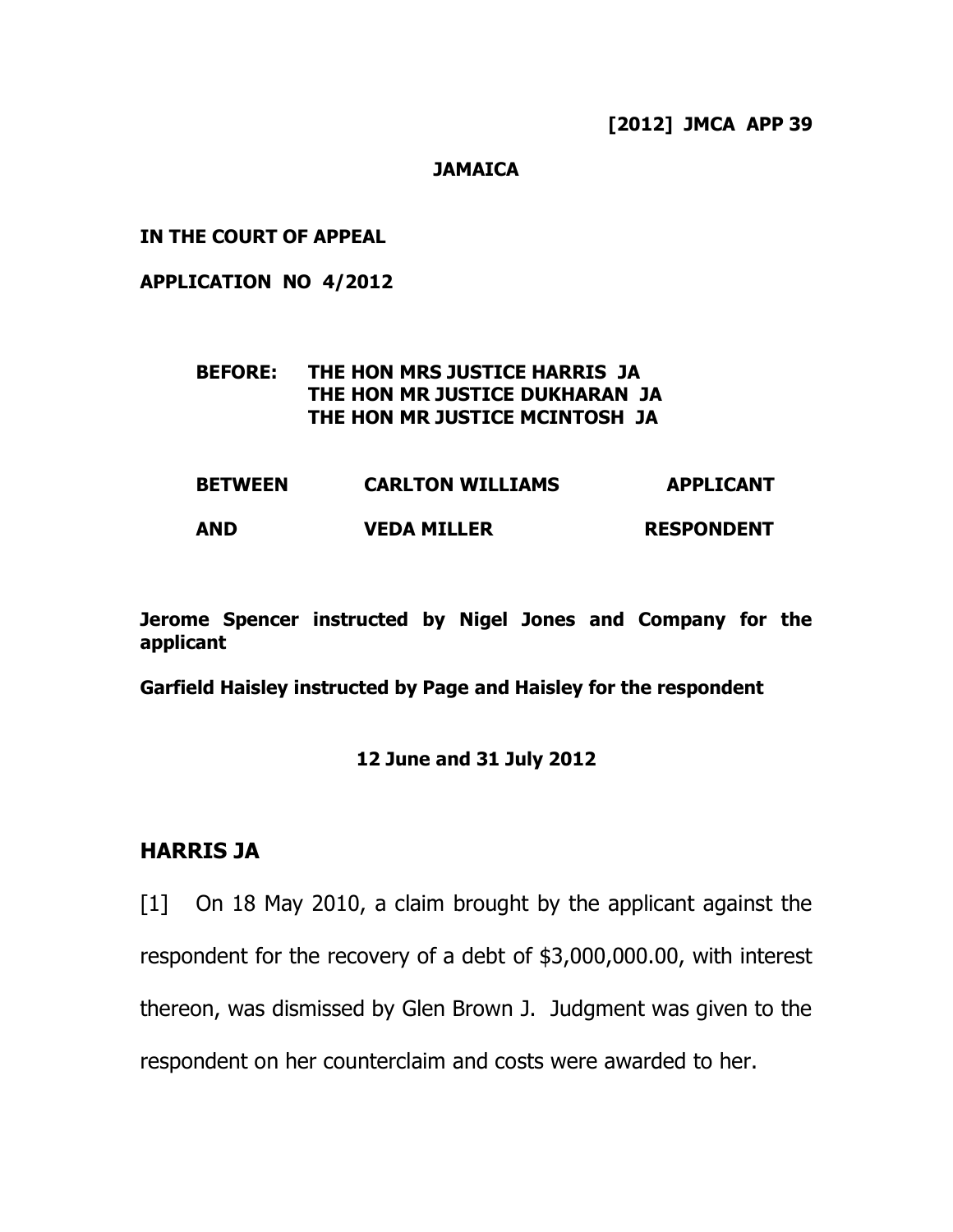[2] The applicant, wishing to appeal, having failed to file a notice of appeal within the time prescribed by rule  $1.11(1)(c)$  of the Court of Appeal Rules ("CAR"), now seeks, by an application filed on 6 January 2012, an extension of time within which to do so. In an affidavit of Jason Jones in support of the application for extension of time, paragraph 3-6 states as follows:-

- "3. That the firm was retained in this matter some time before the court's vacation period with Mr. Nigel Jones himself having conduct of the matter. However, several incidents impacted on the preparation of the Notice of Appeal and compliance with the Court of Appeal Rules.
- 4. That during the later part of August to early September 2011 the firm relocated its office, and as a result of the relocation it took some time to readjust and to organize the matters.
- 5. That during the summer vacation and continuing into the relocation period the workload was continuously heavy.
- 6. That during the relocation of the office the file was misplaced and later found. That in an effort to prepare the case several files and extensive documents had to be reviewed by Mr. Nigel Jones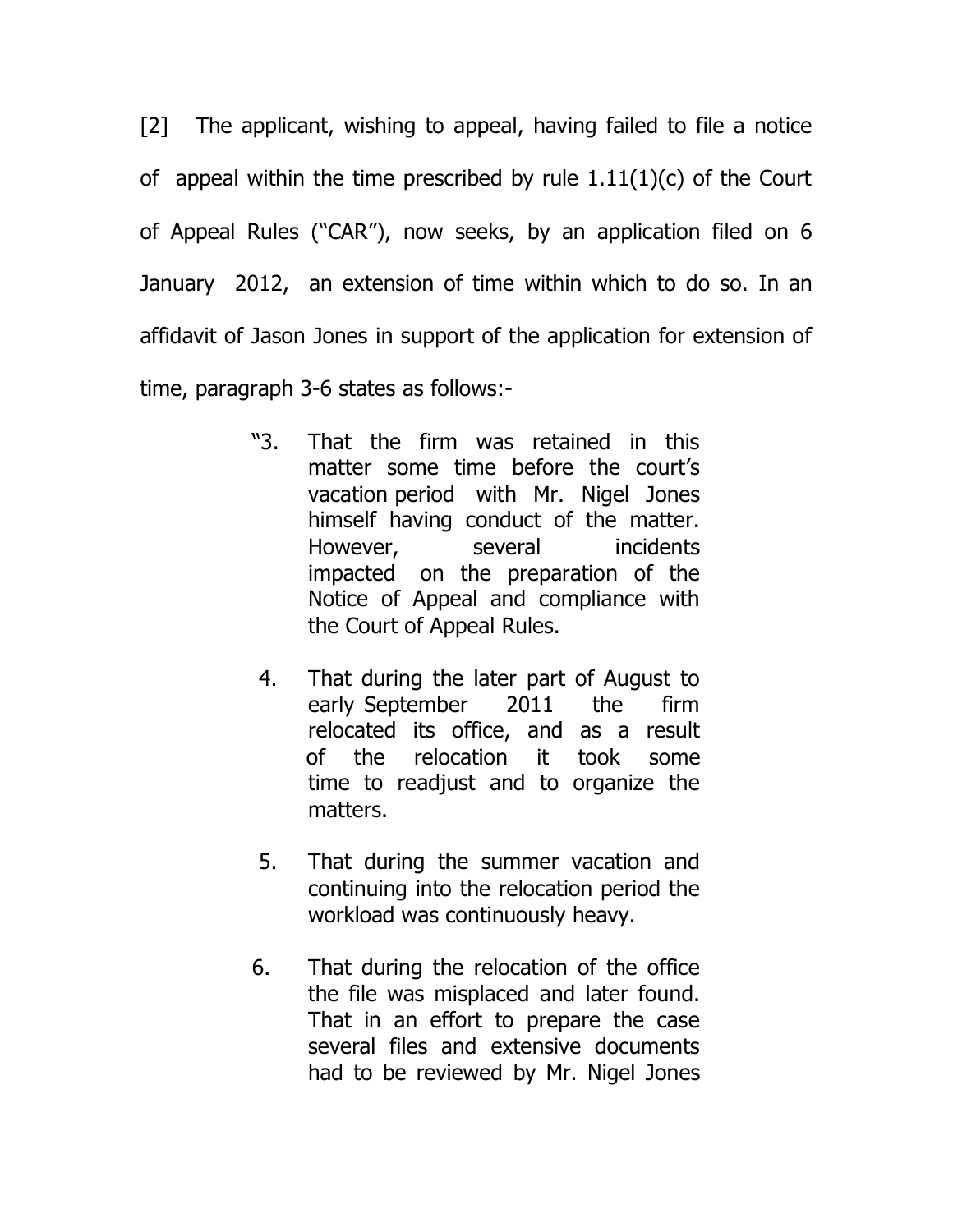in order to draft the Notice of Appeal."

An affidavit supporting the application was also filed by the applicant in which he states that he retained Messrs Nigel Jones and Company on 14 June 2011 and continually maintained an interest in the matter by making inquiries of Mr Jones as to its status.

[3] The applicant operated a fabric store up until 2003 when he ceased operation of his business. The respondent was a garment manufacturer. In 2004 the applicant disbursed funds to the respondent amounting to \$3,000,000.00. He declared that this sum was a loan to the respondent. She, however, asserted that it was a gift to her.

### **Applicants' case**

[4] The applicant stated that sometime in 2004, he was informed by a mutual friend of his and the respondent that the respondent's business encountered financial difficulties. After communicating with the respondent by telephone, they met, discussed the issue but he made no commitment to her. Sometime later, he went to her place of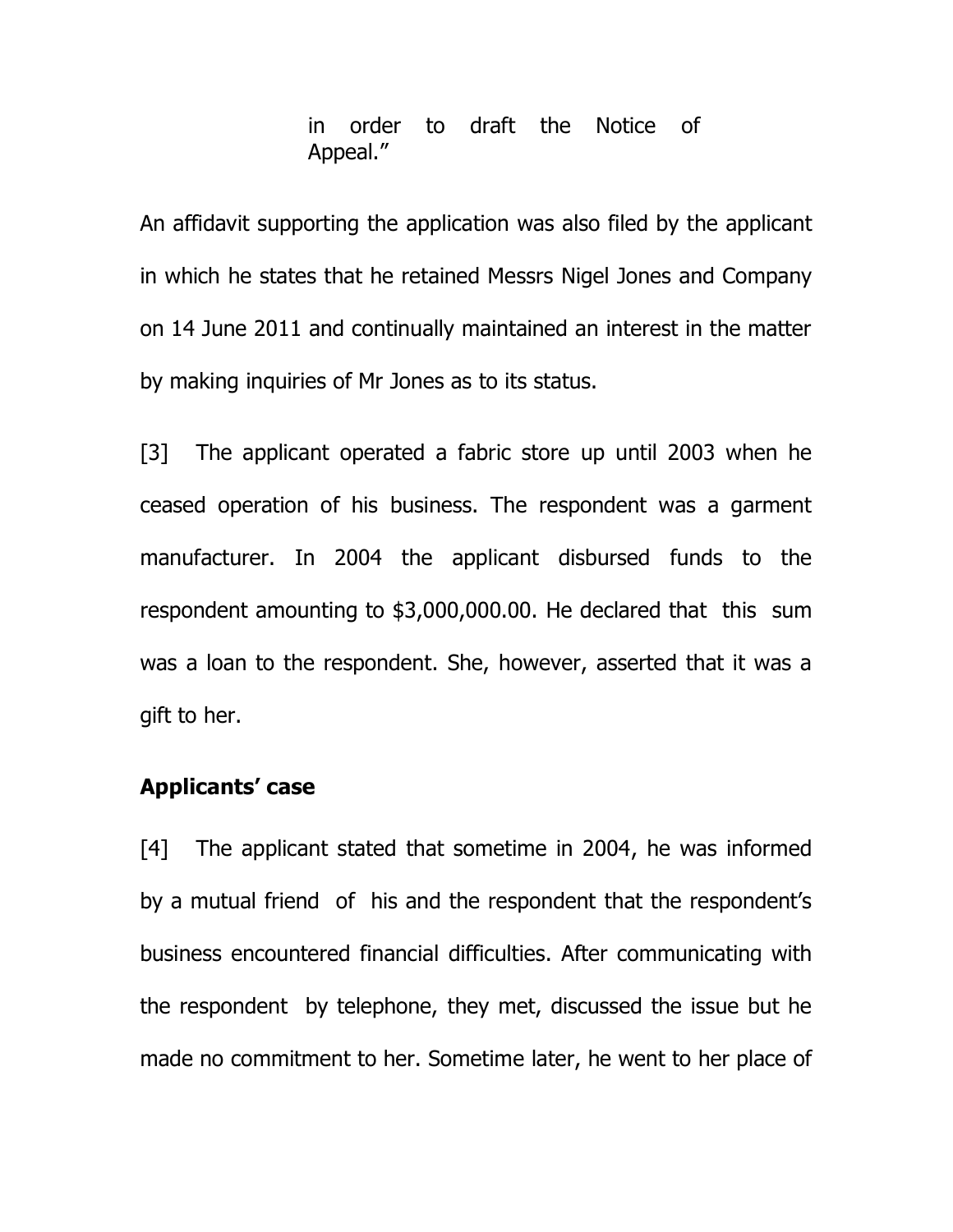business, conducted an examination of the affairs of the business, did research and made an assessment that "it [w]as a good investment opportunity". He asserted that he was satisfied that the business would be viable and that he would be repaid, so, he decided to give the respondent a loan. Following this, he gave her \$2,000,000.00 on 27 May 2004 and \$1,000,000.00 in July 2004. It was agreed that she would repay the loan at the rate of interest of 20% per annum. He declared that she gave him her assurance that the money would be repaid.

[5] The loan was to be secured by a mortgage on the respondent's property situated at 435 Perseus Close, Smokey Vale, Saint Andrew. The title was delivered to the applicant, but the respondent having failed to execute the mortgage deed, a caveat was lodged against the property by him.

[6] After receipt of the first disbursement, the applicant stated, the respondent commenced monthly repayments and continued making payments until 25 April 2005.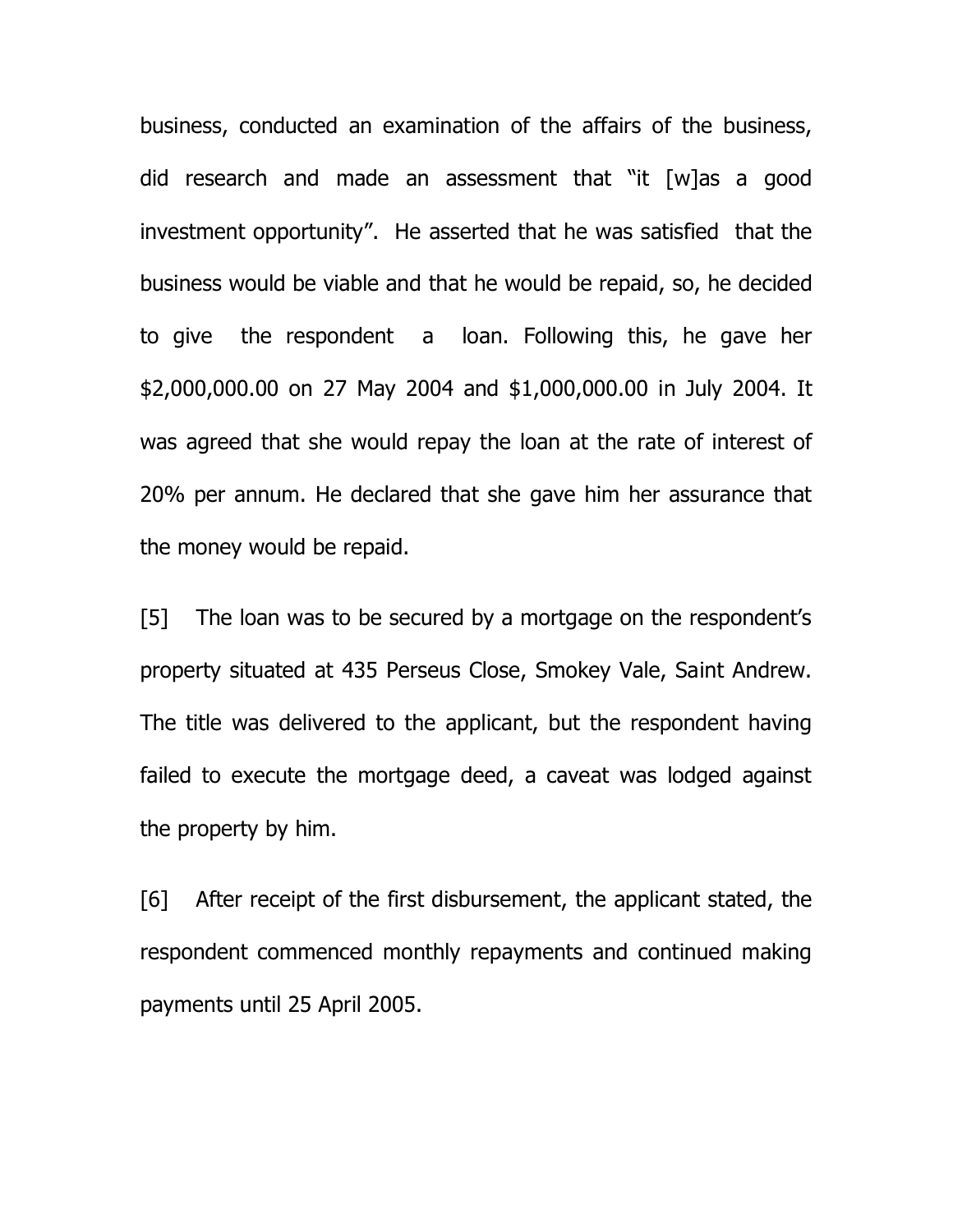[7] In addition to the loan, the applicant related that he had given a personal undertaking to Ping's Fabrics for goods costing approximately \$500,000.00 on the respondent's behalf in order for her to commence production. The respondent having failed to pay for the goods, he was obliged to honour his undertaking.

[8] Subsequently, it came to his attention that the respondent had acquired a business called "Fashion Café", of which he became a shareholder. His acquisition of the shares in "Fashion Café" was based on an agreement that she would repay him the amount at a monthly rate of interest of 20% and after full repayment was made, the shares would be transferred to her.

[9] He stated that he was never actively engaged in the operation of the "Fashion Café". However, he asserted that he learnt that the respondent had used the money which he had loaned her to purchase that business. On making inquiry of her concerning the funds for the acquisition of the business, she informed him that she was a friend of the vendors and the landlord which proved to be false.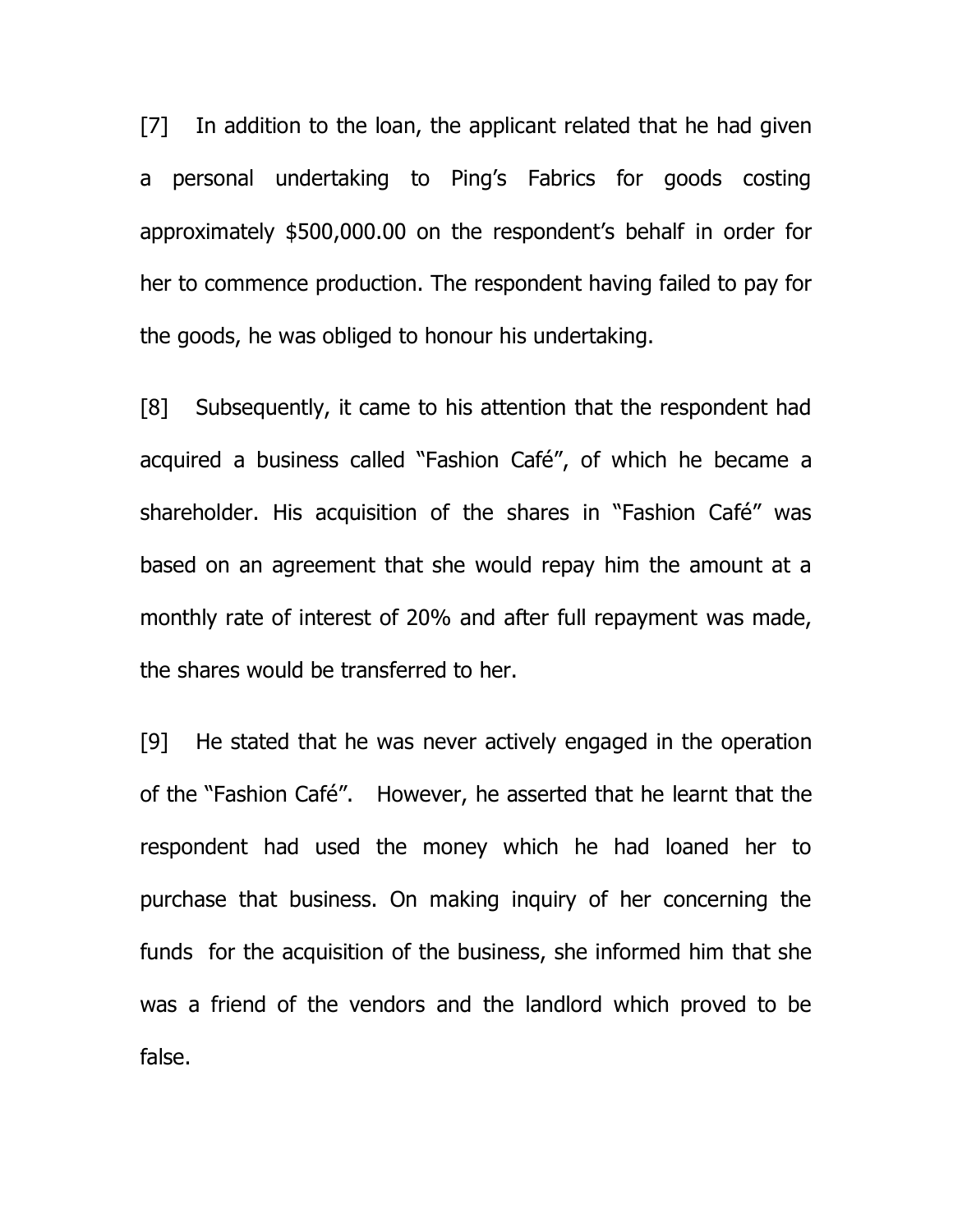[10] He said that by this time her overtures to him became evident, leading to their engagement in a few covert sexual encounters.

### **Respondent's Case**

[11] It was the respondent's evidence that she met the applicant in December 2002, and purchased material from his establishment in the operation of her business, Softees Limited which manufactured garments.

[12] In or about June 2003, the respondent asserted, the appellant began to court her, following which they became engaged in an intimate relationship towards the end of 2003. This relationship ended in June 2005.

[13] Between 2003 and 2004 the respondent suffered financial hardship consequent upon the death of her husband and the applicant began providing for her financially and promised to assist her "in getting back on her feet".

[14] In or about February 2004 the respondent said she discovered that "Fashion Café" was for sale and discussed the question of the acquisition of the business with the applicant. Approximately two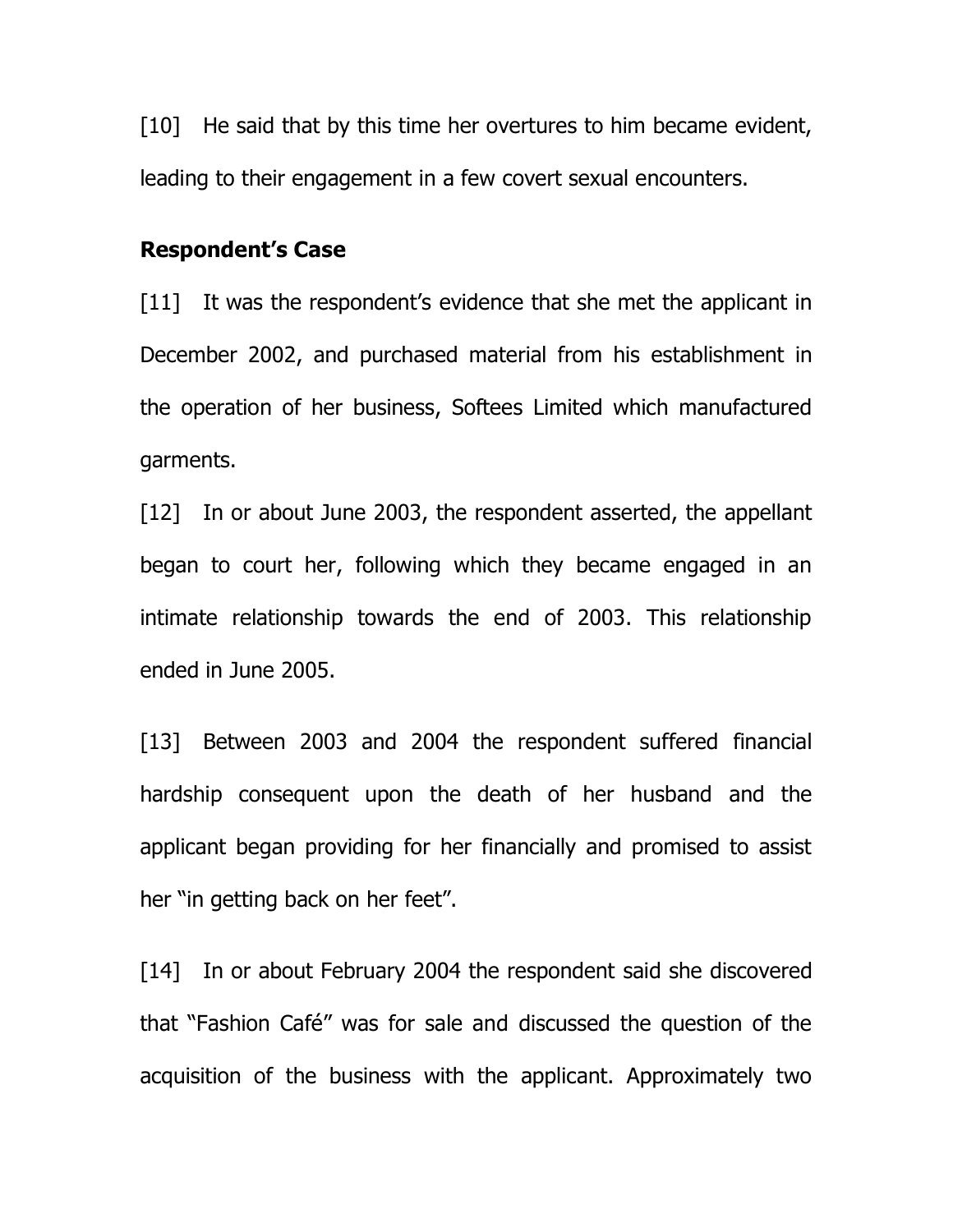weeks later, the respondent stated, the applicant informed her that he would assist her in acquiring the business as it was in a "prime location". On 27 May 2004, he gave her a cheque for \$2,000,000.00 which she used to purchase the business. On 1 June 2004, she commenced operation of the business and on 1 July 2004, she received a further cheque for \$1,000,000.00 from him to purchase stock for it. She declared that, from the \$1,000,000.00, she applied \$154,000.00 towards two months security deposit on the rental of the premises and \$801,506.00 to buy liquor, the purchase of which was made through the applicant.

[15] In August 2004, the applicant expressed a desire to become more involved in the business and on 19 August 2004, the business was incorporated as a limited liability company under the name "Cashville Fashion Café", in which they were shareholders and directors.

[16] The respondent further related that the \$3,000,000.00 given to her by the applicant was a gift and not a loan.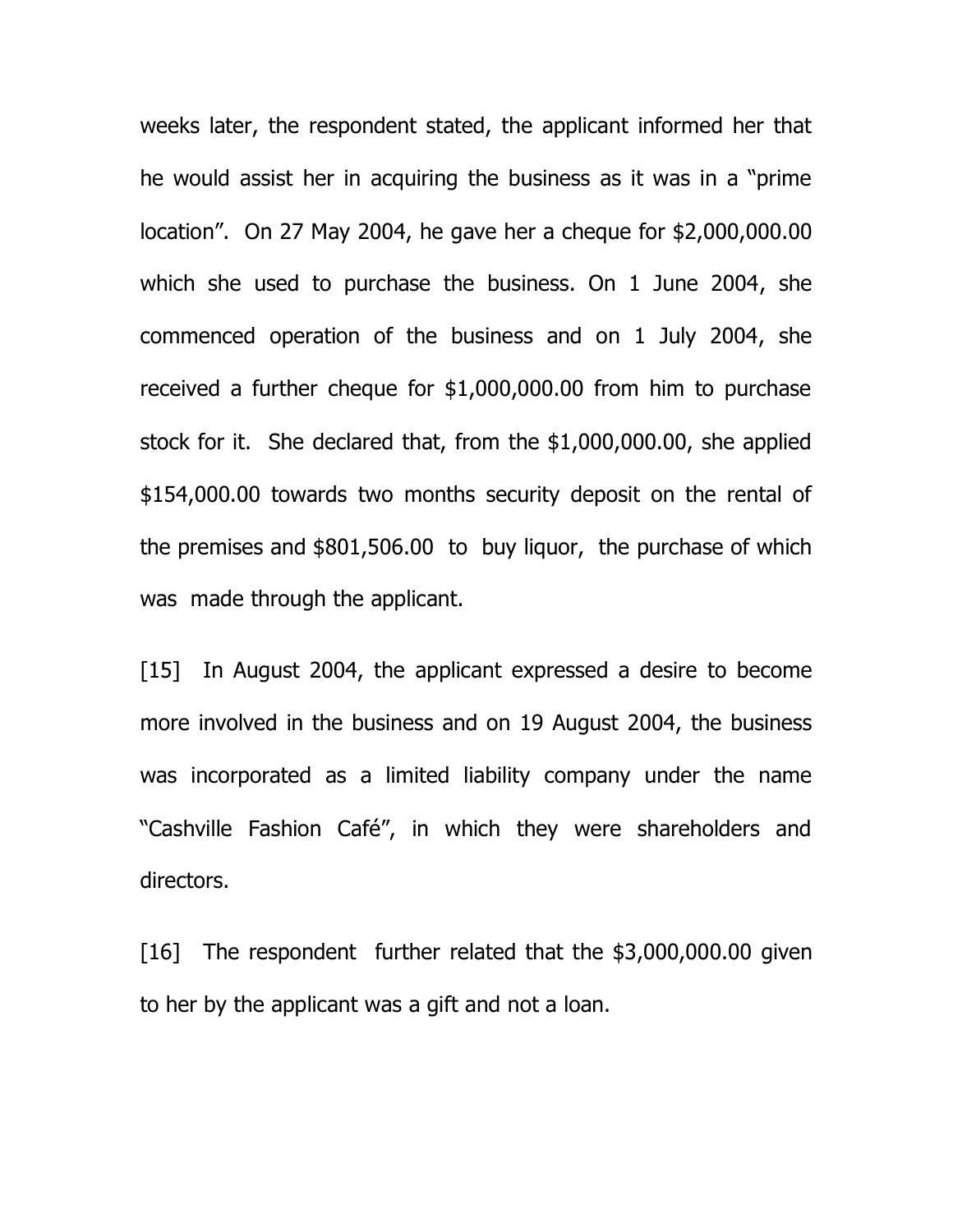[17] It was also her evidence that she had delivered her certificate of title to the applicant for him to have the death of her husband recorded thereon, not a mortgage. She denied that she was requested to sign any document in respect of a mortgage.

### **The proceedings**

[18] The applicant, having made demands on the respondent for the money, to which he received no response, initiated proceedings against her for the recovery of the money, claiming it to have been a loan.

[19] In a defence and counter claim filed by the respondent, she averred that the money was an advance or a gift and not a loan and sought to rely on the presumption of advancement, or alternatively that the parties were "partners in a joint venture" and that they were "co-venturer[s] with risk capital at stake". In her counter-claim she sought a declaration that the caveat on her certificate of title had been lodged unjustifiably and an order for its removal as well as damages.

[20] The following orders were made by the learned judge: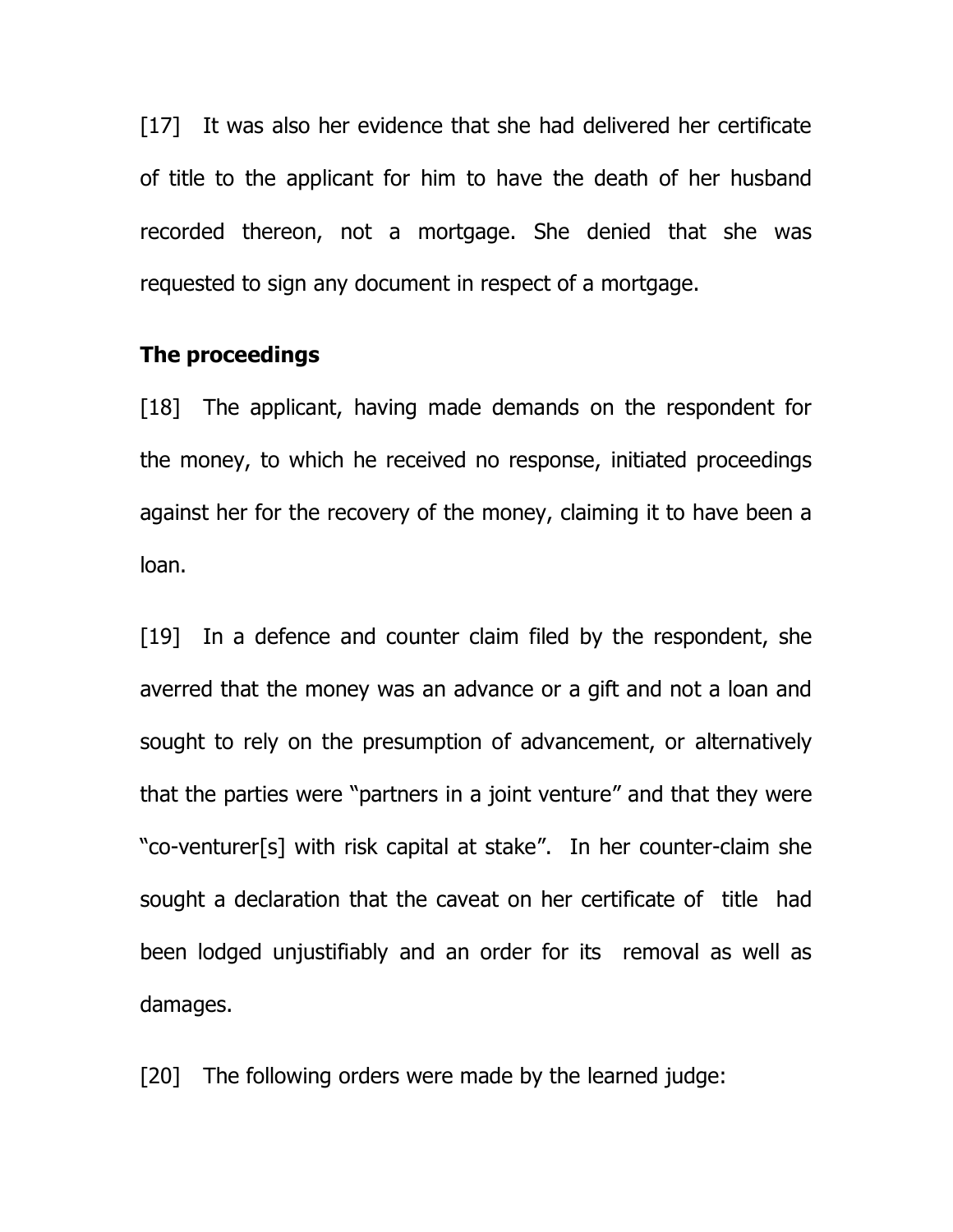"The claimant's claim is therefore dismissed and judgment entered for the defendant on the claim and counter claim with costs to be agreed or taxed. The caveat lodged against the defendant's certificate of title registered at Volume 1401 Folio 464 to be removed and the registered duplicate certificate of title registered at Volume 1095 Folio 195 in his possession to be surrendered to the Registrar of Title."

# **Submissions**

[21] Mr Spencer, acknowledged that a notice of appeal should have been filed by 29 June 2011 and in seeking the court's leave to file the document, first made reference to the case of **Jamaica Public Service Company Ltd v Samuels** [2010] JMCA App 23. In that case, Morrison JA, cited with approval the legal position with respect to an extension of time for non compliance with the rules, as enunciated by Panton JA, (as he then was), in **Strachan v Gleaner Company Ltd** and **Stokes**, Motion 12/1999 delivered 6 December 1999. This Panton JA expressed to be that:

> "(1) Rules of court providing a time-table for the conduct of litigation must, prima facie, be obeyed.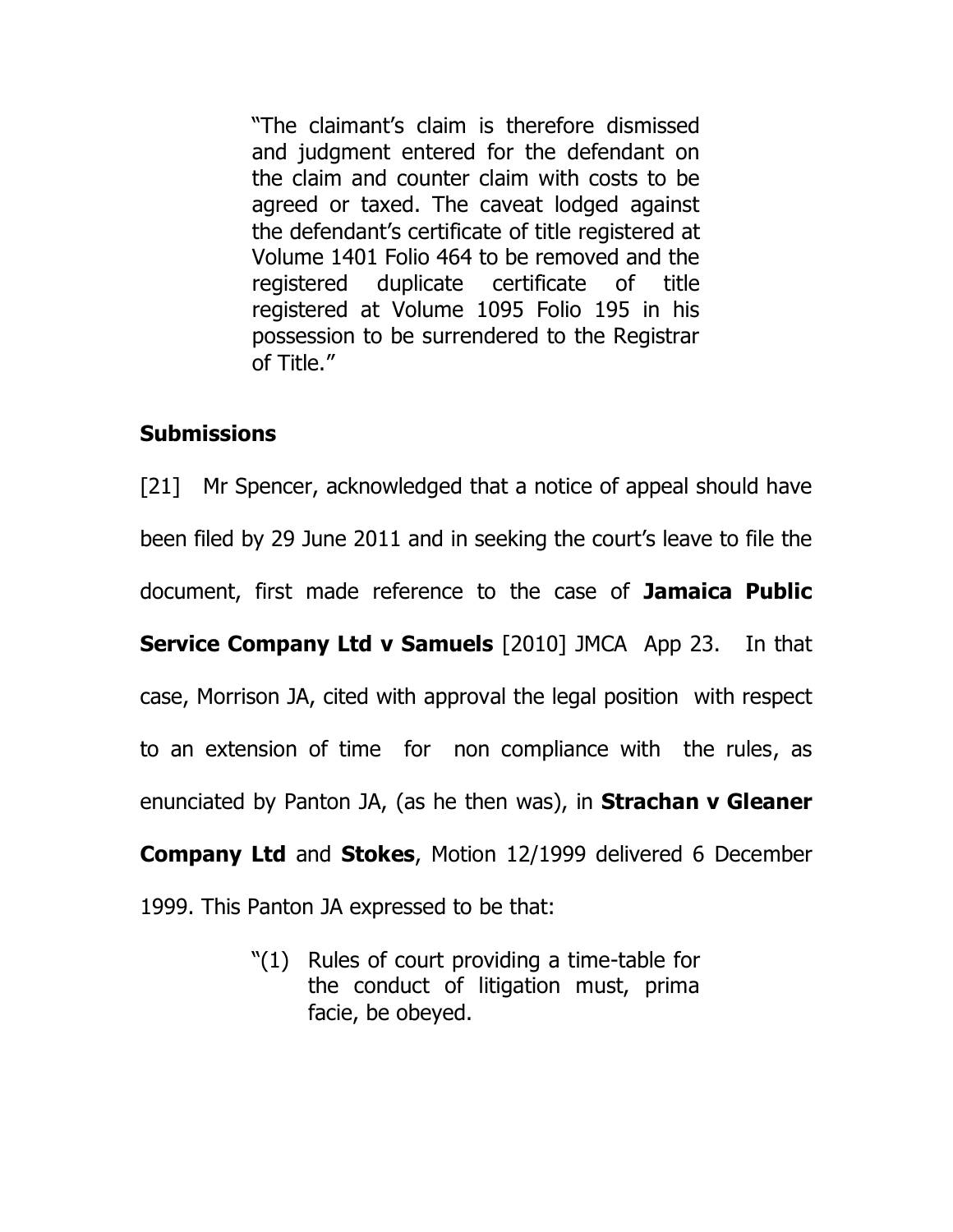- (2) Where there has been a non-compliance with a timetable, the Court has a discretion to extend time.
- (3) In exercising its discretion, the Court will consider –
	- (i) the length of the delay;
	- (ii) the reasons for the delay;
	- (iii) whether there is an arguable case for an appeal and;
	- (iv) the degree of prejudice to the other parties if time is extended.
- (4) Notwithstanding the absence of a good reason for delay, the Court is not bound to reject an application for an extension of time, as the overriding principle is that justice has to be done."

[22] It was submitted by Mr Spencer that, having regard to the interplay between rule 1.1(1)(10) of the CAR and rule 3.5 of the Civil Procedure Rules ("CPR") the period during the legal vacation, between 31 July and 16 September 2011 should be discounted in computing the time for filing the notice of appeal. The period of delay is approximately five months which is not inordinate, he argued, citing **CVM Television Ltd v Tewarie**, SCCA 46/2003 delivered 11 May 2005 in aid of this submission. He further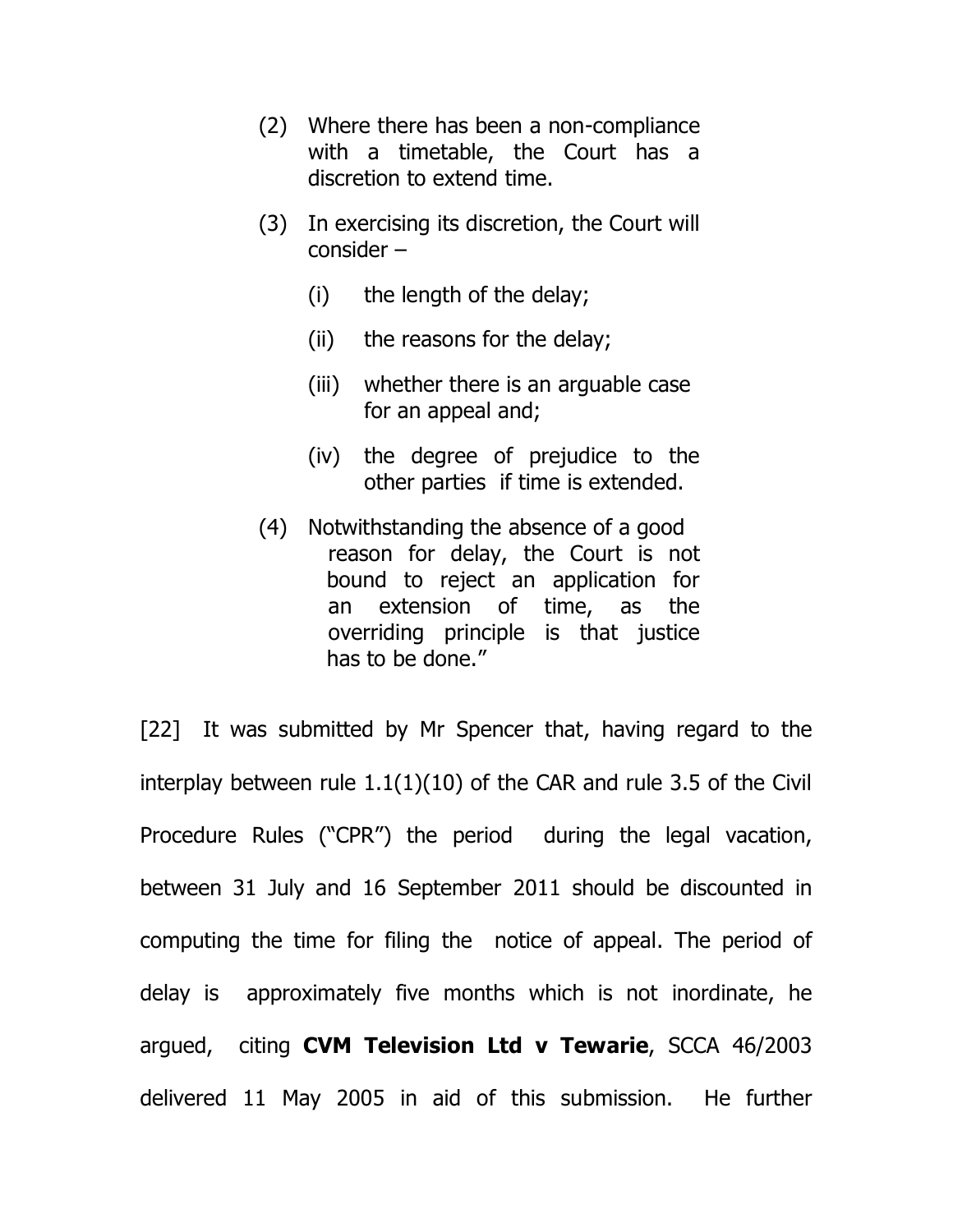submitted that counsel's error in not filing the notice of appeal in time was bona fide, accordingly, in the interest of justice, the court should afford some indulgence to the applicant, citing **Williams v** 

**Attorney-General** [1987] 24 JLR 334 in support of this submission.

[23] It was further submitted by Mr Spencer that in **Wilbert Christopher v Helene Coley Nicholson** [2011] JMCA App 23 this court paid due regard to a dictum in **Strachan v The Gleaner** 

**Company Limited** when Morrison JA said:

"…this court held that on an application for extension of time to file an appeal, the applicant will generally be expected to show (i) some satisfactory reason for the delay, and (ii) that there is some substance in the intended appeal."

[24] It was also argued by counsel that the applicant has a real chance of success in an appeal. In his written submissions, after making reference to a statement by Lord Denning in **Salter Rex & Co v Ghosh** [1971] 2 All ER 865 that "if Dr Ghosh had any merits which were worthy of consideration, we could certainly extend the time", counsel submitted that by this statement, it is apparent that the merits of the case are of paramount interest. In his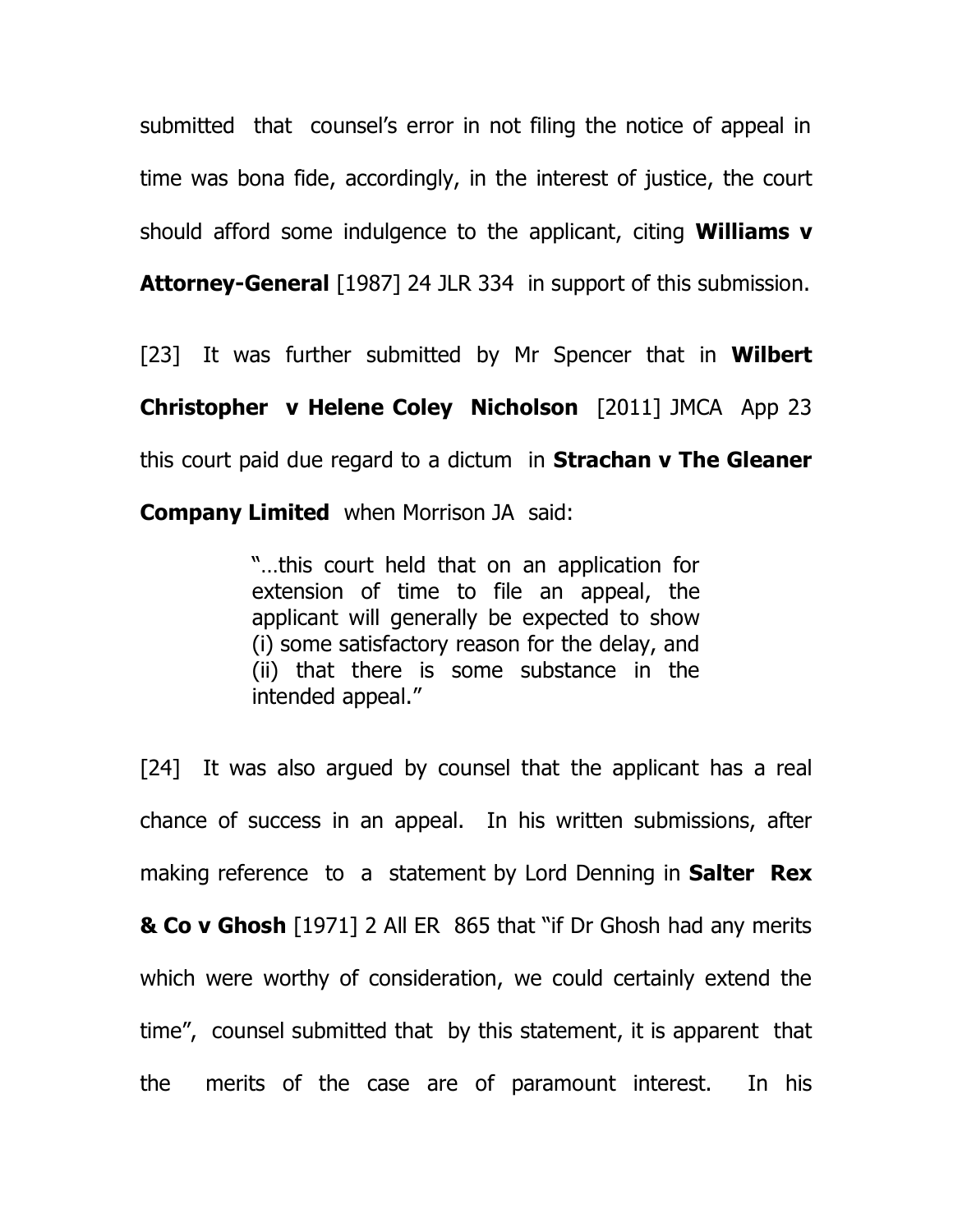supplemental written submissions he pointed out some of the error

of the learned judge, which are as follows:

- "6. In the present case, it is our submission that the Learned Judge's findings of fact in the court below above [sic] are amenable to being successfully challenged in the Court of Appeal. The Learned Judge's reasons for judgment revealed:
	- a. a misunderstanding of the pleadings and evidence adduced; and
	- b. the acceptance of the highly improbable evidence of the Respondent on material points as opposed to the evidence of the Appellant.
- 7. The following areas are but a few of the aspects of the judgment which suffice to show the existence of an arguable case on appeal with real prospects of success:
	- (1) At paragraph 19 of the judgment, the Learned Trial Judge said:

"**It was also a fundamental term of the contract that the Defendant had agreed to pay him interest at the rate of 20% monthly**. He asserted that the [sic] she made eight payments as interest. **However these payments were less than**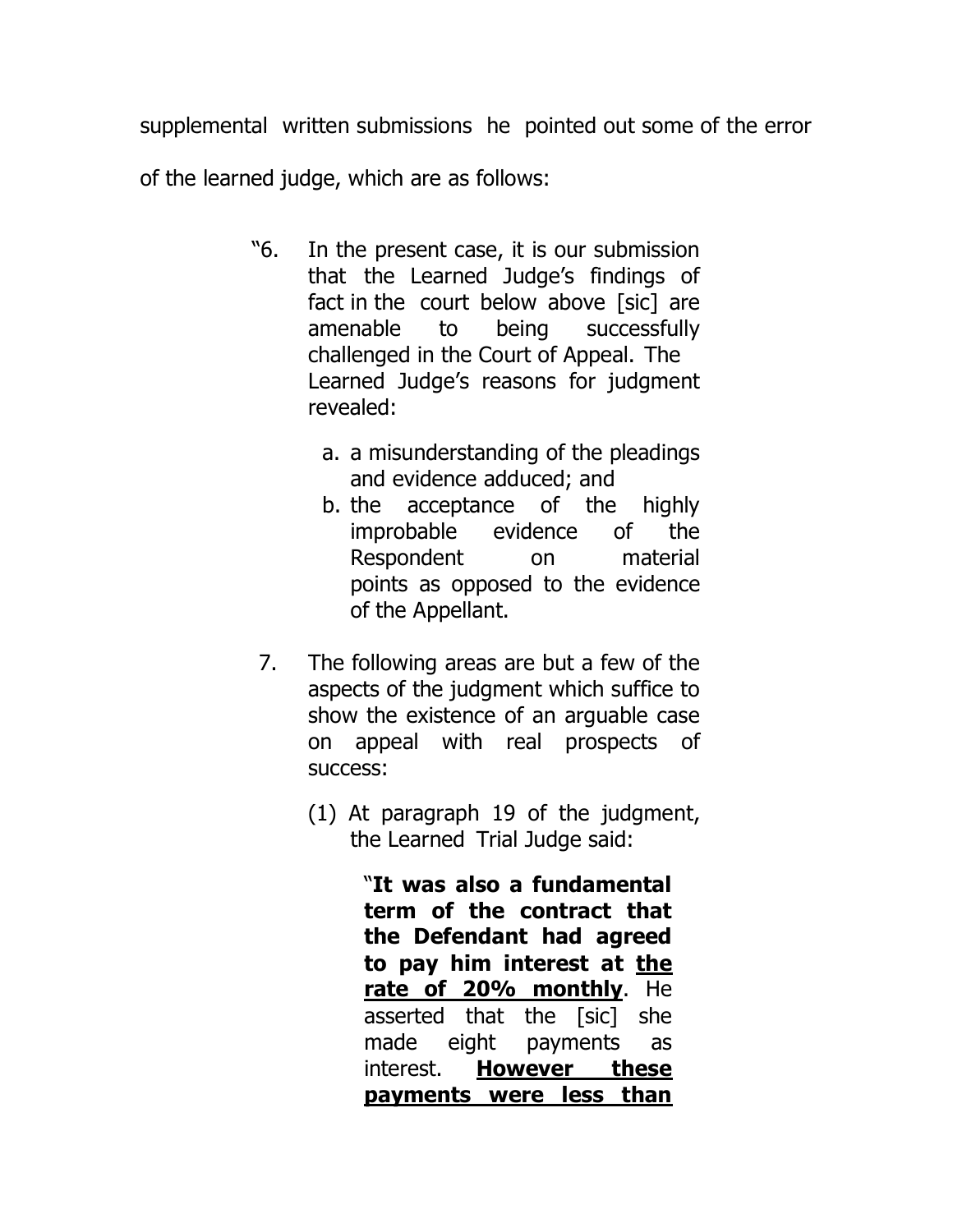# **the amount he said they agreed**. (emphasis ours)"

The judge's assessment of the evidence however is incorrect as it was no part of the Appellant's evidence in chief nor pleadings that the Respondent was to pay him interest at the rate of 20% monthly. **The Appellant's evidence was that in relation to the \$2 million loaned on May 27, 2004**, **that amount was to be repaid at 20% per annum**. Further, the Appellant gave no evidence on how (whether weekly or monthly, for example) the repayment of the loan was to be made but simply that it was to repaid within a year. **The Appellant's reference to repayment of money at the rate of 20% percent monthly related to a sum not claimed**, **namely the amount the Appellant paid to Pings Fabric on behalf of the Respondent**.

(2) At paragraph 19 [of] the Reasons for Judgment, the Learned Trial Judge also said:

> "**In addition there were two payments amounting to \$505,600.00 that was not accounted for by him**. The Defendant on the other hand explained that these sums were reimbursements for the liquor he had purchased for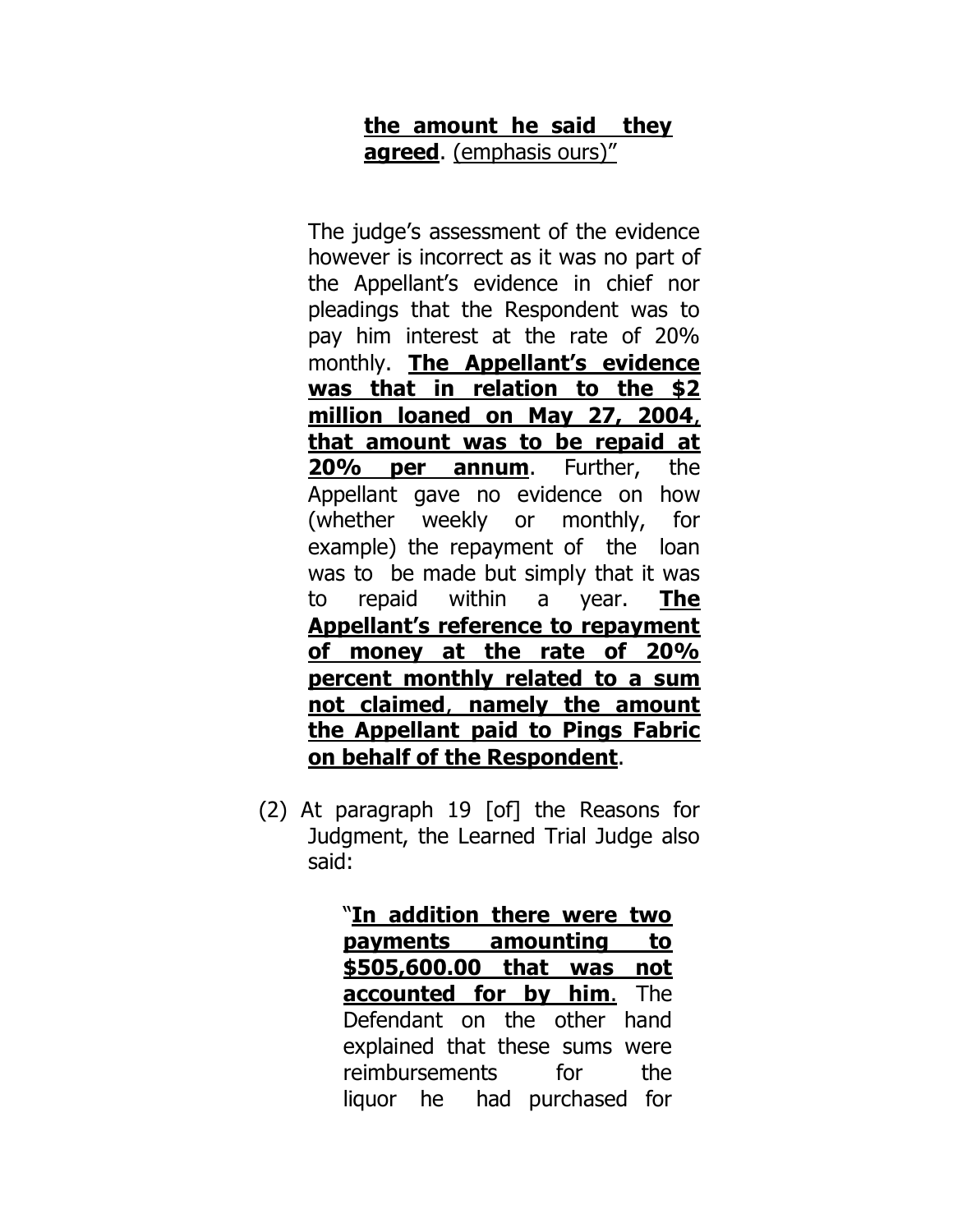the business. (emphasis ours)"

Firstly, it is incorrect that the Appellant did not account for the payments of \$505,600.00, which were made on May 28 and June 29, 2004. **The Appellant's evidence was that after he made the payment to the Defendant on May 27, 2004, the Defendant immediately commenced repayment of the loan**. This explanation should be juxtaposed against the Respondent's explanation of the said payment, namely that it was reimbursement for liquor bought by the Appellant.

This explanation is dubious to say the least as on the Respondent's own case the agreement regarding reimbursement of liquor was made sometime **after those two payments were made to the Appellant**, as was acknowledged by the Learned Trial Judge at paragraph 15 of the Reasons For Judgment. **Put another way, the Respondent's evidence was that she started repaying the Appellant for liquor purchased before the Appellant had even agreed to purchase liquor for her**!

(3) The Respondent's evidence was that she made several payments to the Appellant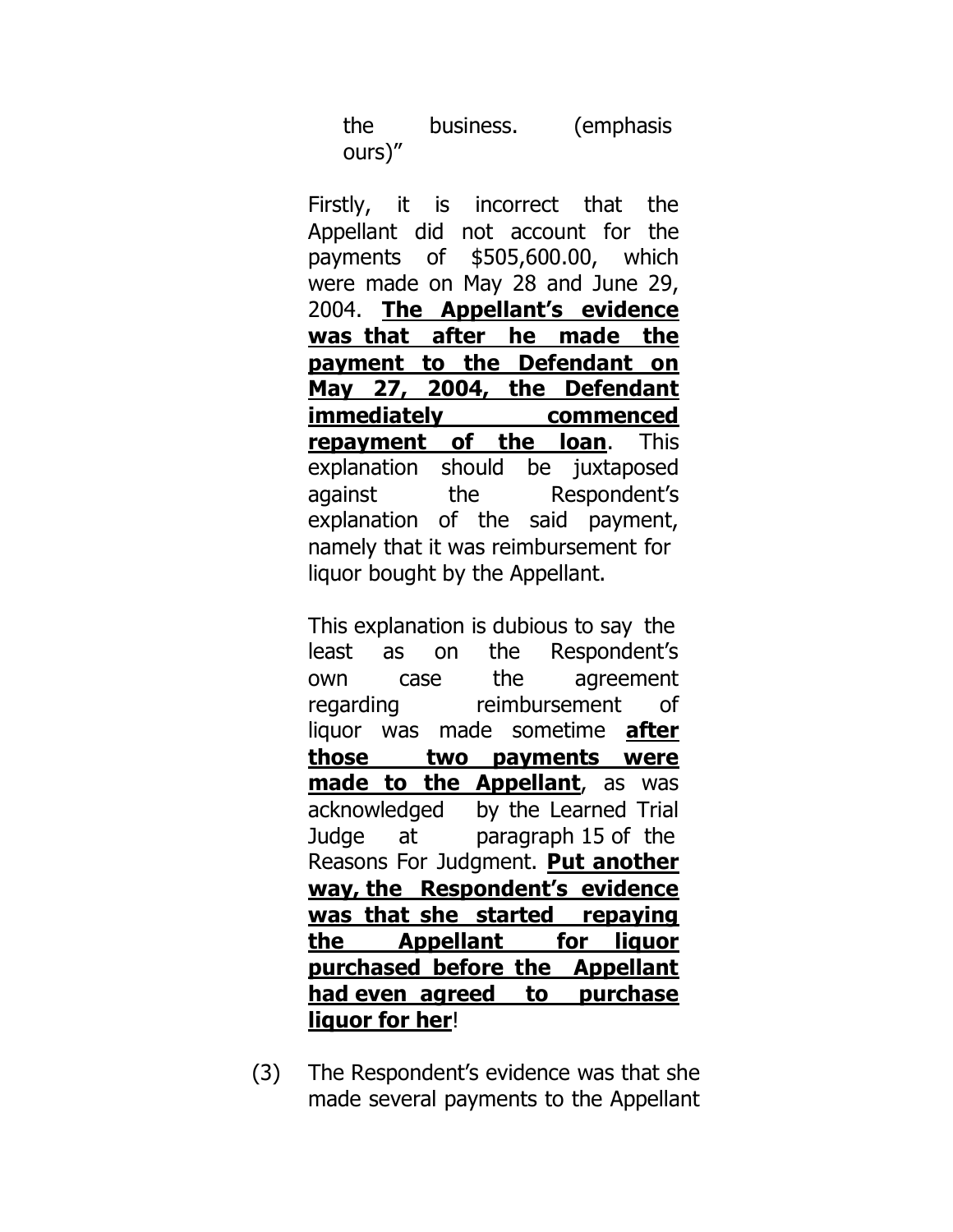on account of the agreement to reimburse in relation to liquor he purchased **during the life of the business**. The last such payment was made on **April 29, 2005** even though the business on the Respondent's evidence came to an end by **December 2004 when repairs were undertaken by the landlord, who [on] her account, rented the premises to someone else after the repairs were completed."** 

[25] It was further argued by counsel, that there is no evidence from the respondent that she would be prejudiced should the applicant be successful. Despite this, he argued, any prejudice suffered by the respondent would have been as a result of her failure to remove the caveat consequent on the order of the court, as well as her neglect in not having her costs taxed.

[26] Mr Haisley, in response, submitted that a delay of five months was inordinate and cited the case of **Arawak Woodworking Establishment Ltd v J.D B Ltd** [2010] JMCA App 6 in bolstering his submission. In **Salter Rex & Co v Ghosh** the period of delay was four weeks, which was not inordinate. It was further contended by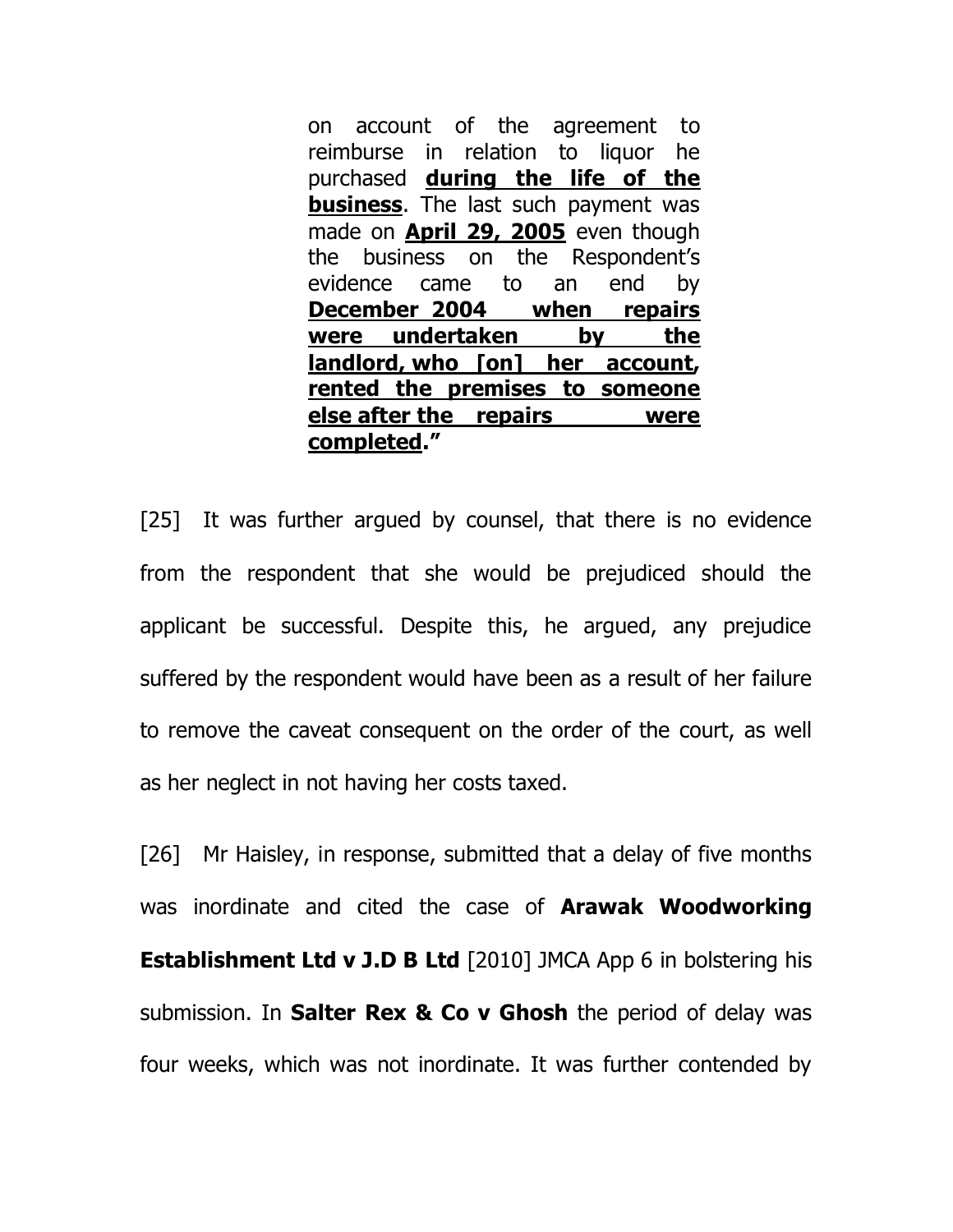him that in **CVM Television v Tewarie** the application was for an extension of time to file skeleton arguments.

[27] The explanations advanced by the applicant for the inordinate delay are woefully unsatisfactory and lack merit, having regard to the fact that the new attorney-at-law was retained on 14 June 2011, 15 days prior to the expiration of the time for filing the notice of appeal, he argued. He went on to argue that if the new attorney's workload was so heavy as to prevent his dealing expeditiously with the appeal he ought not to have taken on the matter, and further, the misplaced file could have been easily reconstructed as the matter was uncomplicated.

[28] Mr Haisley, although recognizing that there were discrepancies and inconsistencies in the evidence of both parties, submitted that the discrepancies and inconsistencies in the statements of the applicant were far more significant in contrast to those of the respondent and that the learned judge, in exercising his discretion, weighed up and balanced them in a proper manner. In his written submission, counsel pointed out a number of inconsistent and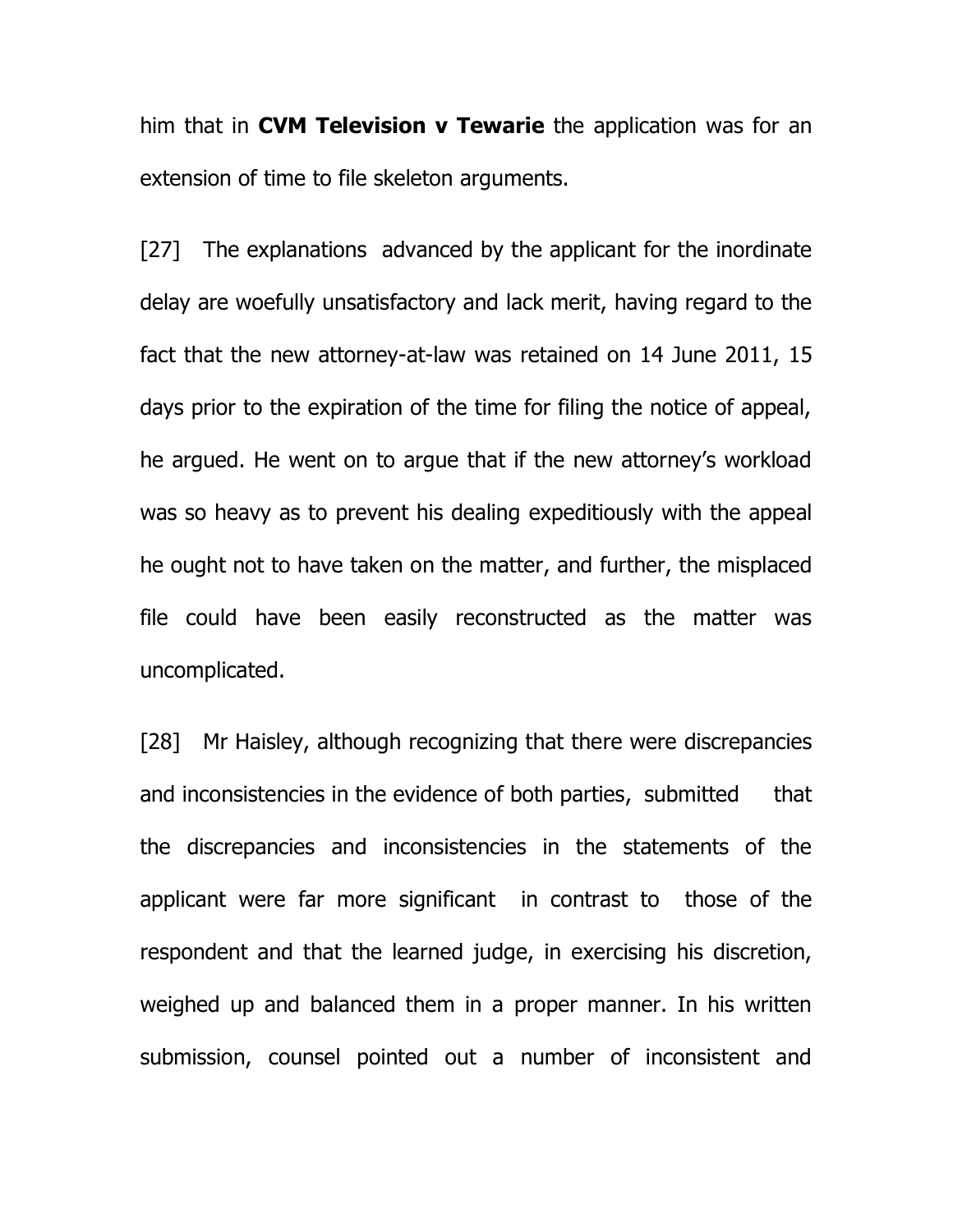discrepant statements made by the applicant, which he stated to be

as follows:

"In his evidence the Applicant indicated that his reason for giving the Respondent an additional one million dollars was because he was told by her that she needed the money as a matter of urgency to pay for some materials and that she was being evicted from the business place. However, in his affidavit to the Registrar of Titles on which he relied in applying for a caveat on the Respondent's certificate of title he indicated that his reason for advancing the additional one million dollars was because the Respondent advised him that she had committed herself to a business venture and that there existed a shortfall of one million dollars (page 3, paragraph 4 of judgment).

In one instance the Applicant gave the impression he had found out the Respondent had purchased Fashion Café sometime prior to the  $27<sup>th</sup>$  of July 2004 and in another instance it would have been after April 2005 (page 5, paragraph 6 of judgment).

The term of the alleged loan set out in two demand letters sent to the Respondent by the Applicant's then attorney-at-law was one year while in his evidence the Applicant stated that the loan was for a period of two years. What was stated by the Applicant in his evidence and what was stated in the demand letters was also at variance with what was stated in the Applicant's affidavit to the Registrar of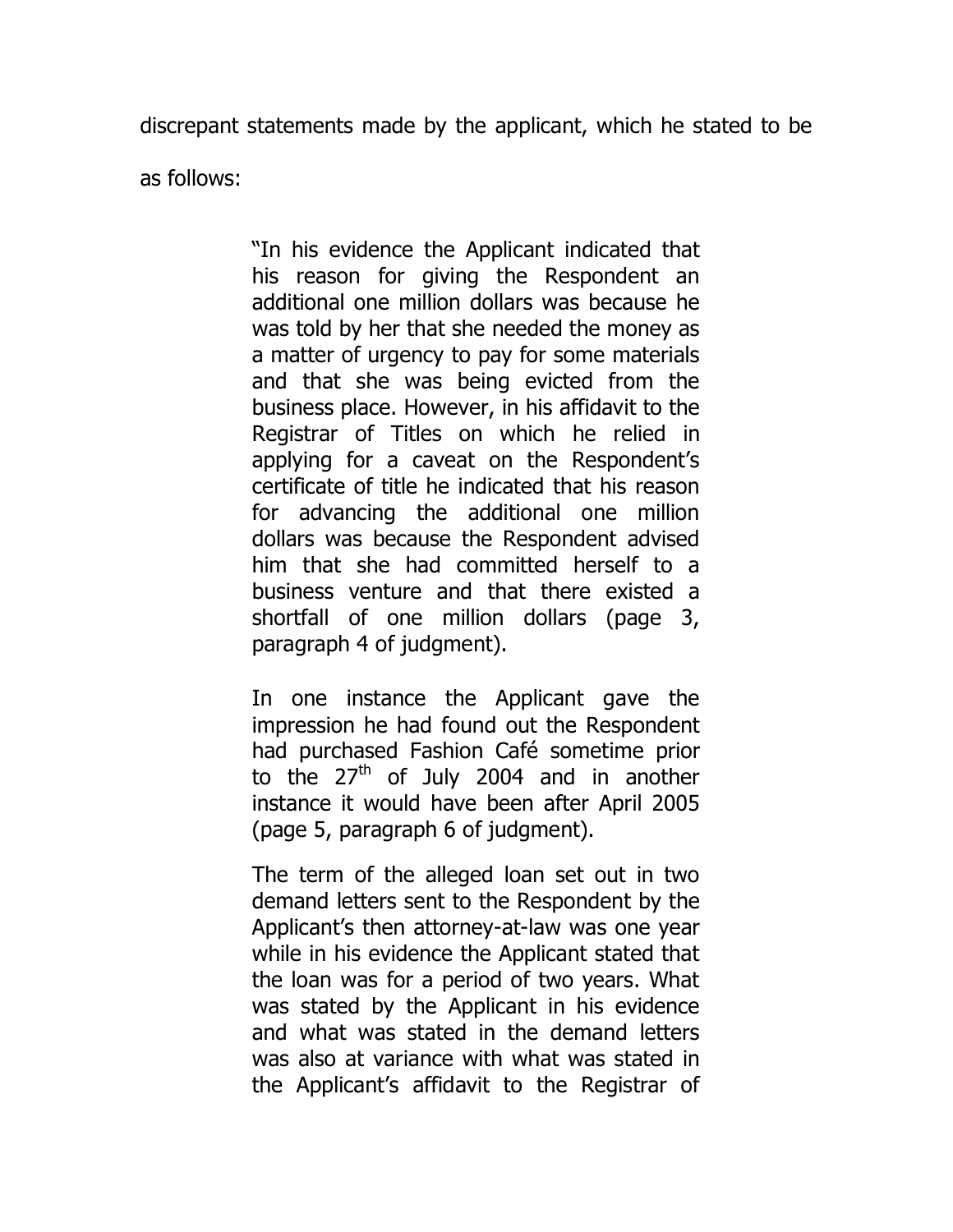Titles in which he said it was a term of the agreement that the Respondent would sell the property at the end of 2004 and repay the debt in full (page 6 of witness statement).

The demand letters made reference to a single loan of \$3,000,000.00, while the Applicant's evidence was that there was an initial loan of \$2,000,000.00 followed by a further loan of \$1,000,000.00 on a later date (page 6 of judgment).

The demand letters stated that the Respondent had made no payments on the loan while the Applicant in his evidence alleged that eight payments made to him by Respondent constituted repayment of the loan (page 7 of judgment).

In Applicant's affidavit to Registrar of Titles he alleged that the Respondent showed him a valuation of the property prepared by Allison Pitter & Co., but it was suggested to the Respondent on cross examination that it was the Applicant's attorney that had the valuation done (page 8 of judgment).

The Applicant denied that he and the Respondent were business partners in Fashion Café notwithstanding the fact that he was a shareholder and a director in the company and had executed a credit card merchant agreement to obtain a credit card machine for the business (page 10 of judgment).

The Applicant gave no explanation as to why the Respondent gave him back \$265,506.00 the day after he gave her the cheque for \$2,000,000.00 and gave him the sum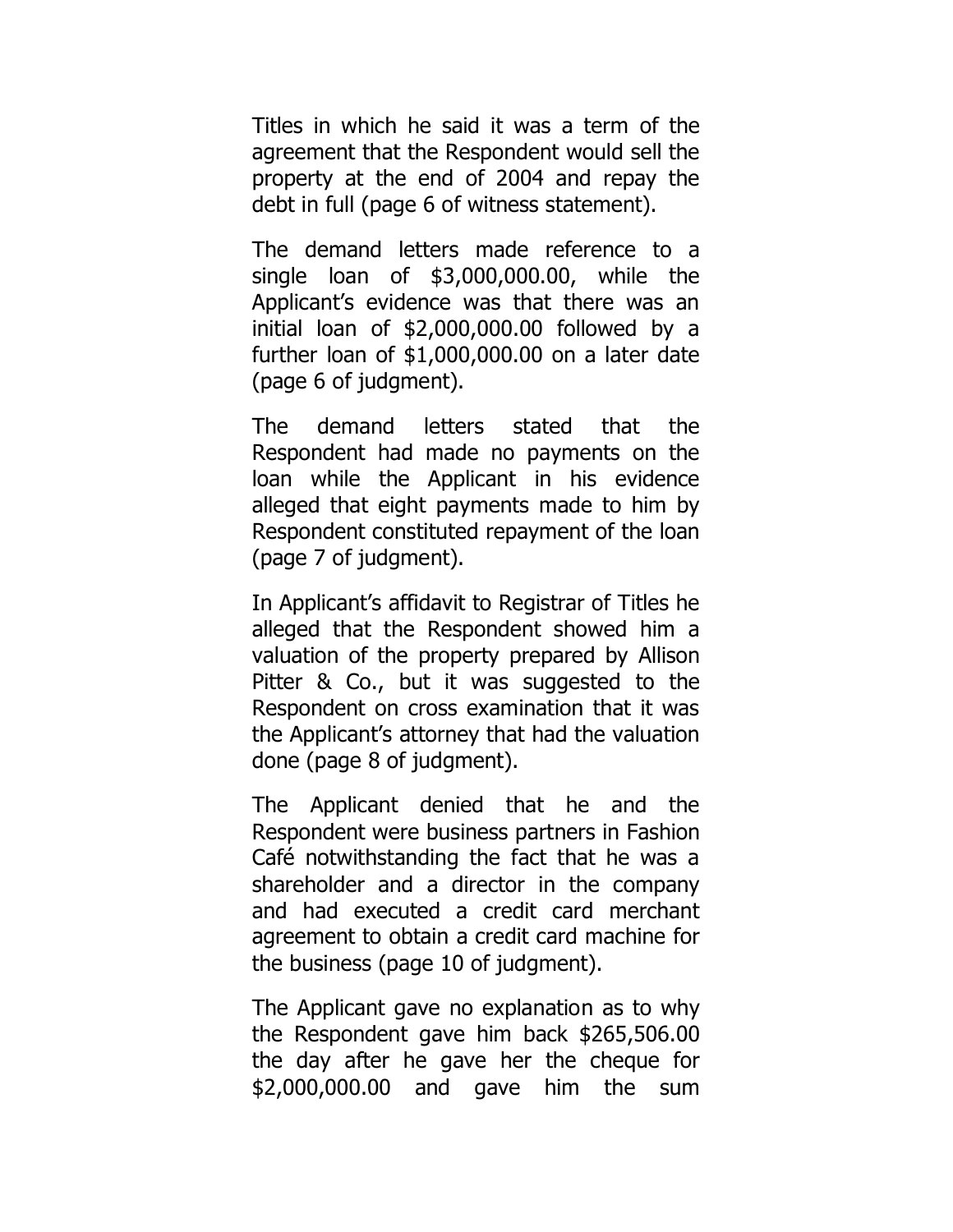\$240,000.00 upon receiving the cheque for \$1,000,000.00 (page 12 of judgment).

Though the Applicant alleged that it was a term of the agreement that the Respondent would pay interest at 20% per annum, none of the payments made by the Respondent to the Applicant was consistent with such a term (page 12 of judgment)."

## **Analysis**

[29] Rule 1.7(2)(b) of the CAR accords the court discretionary powers to grant an extension of time to carry out a procedural step or do an act. Ordinarily, the adherence to the rules of court is a prerequisite for the timely disposal of cases. In order to justify the grant of an extension of time, there must be some material to facilitate the court in the exercise of its discretion. In considering an application for an enlargement of time this should be done within the context of the relevant rule, bearing in mind the overriding objective. Since the advent of the CPR, the English authorities suggest that, in the application of the new rules, consideration should be given without recourse to case law under the former rules. However, neither the CAR nor the CPR specifies the factors to be taken into account on an application for an enlargement of time.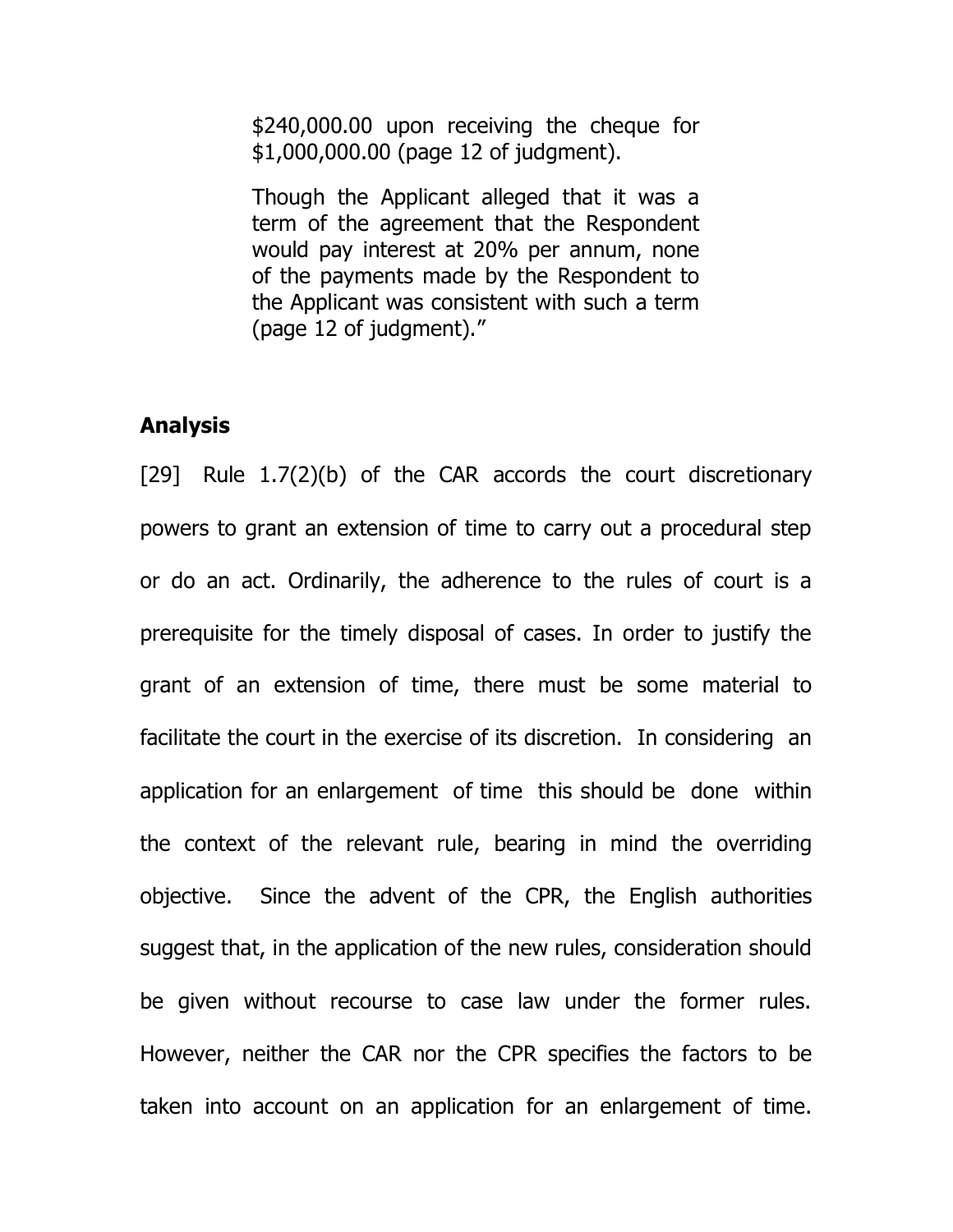Despite this, there must be some criteria to afford the court guidance in the exercise of its discretion. Accordingly, no violence would be done if the court employs such elements as propounded by Panton JA (as he then was) in **Strachan v The Gleaner Company Ltd and Stokes** in its deliberation.

[30] In the present case, the length of the delay and the reason for the delay in seeking to appeal are relevant. Equally important is the fact that the default as to time is with reference to the applicant's endeavour to appeal against the merits of the case. The question of prejudice should also be considered.

[31] The length of the delay and the reason therefor will first be addressed. It is common ground that the appellant had failed to file an appeal within the time prescribed by rule  $1.11(1)(c)$  of the CAR. Five months have elapsed since the permitted time for appealing. In **Jamaica Public Service Co v Samuels**, the appellant was two months out of time in filing the appeal and an order permitting it to appeal was made. This obviously shows that the two months delay was not considered inordinate. In contrast, in this case, the time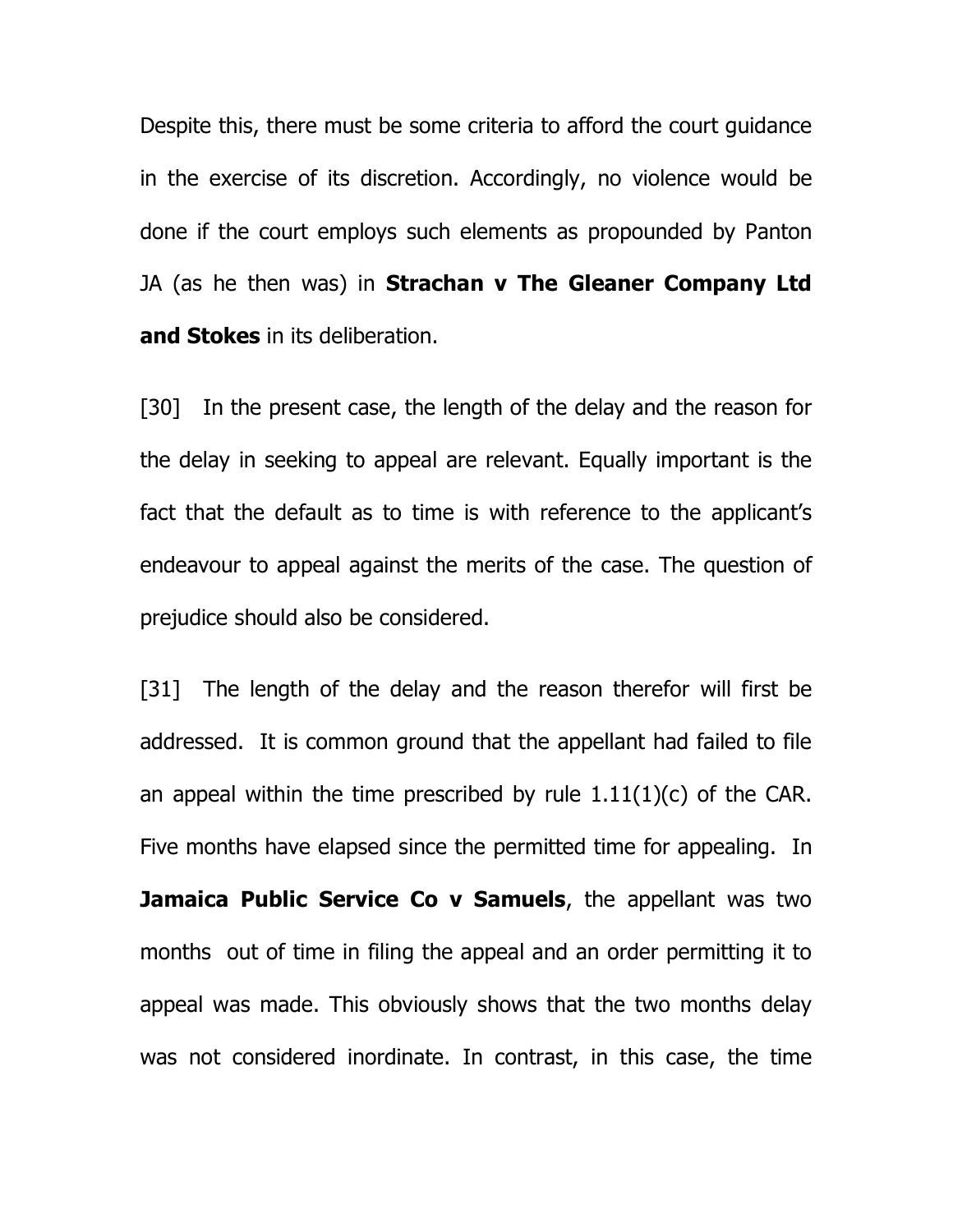lapse is five months. In **CVM Television v Tewarie**, time was extended to file and serve skeleton arguments, notwithstanding the appellant's delay of one year and two months. Admittedly, **CVM**'**s** breach was its delay in filing skeleton arguments while that of the applicant at bar relates to the filing of a notice of appeal. However, there can be no gainsaying that both transgressions offended the rules of court. Remarkably, a breach existed in each case whether it relates to skeleton arguments or a notice of appeal. However, it is of import to say that, although not departing from the court's right to take into consideration the length of delay in complying with a rule for extension of time, the recent cases show that the focus of the court is the reasons proffered for the delay and the merits of the proposed appeal -see **Jamaica Public Service Co v Samuels** and **Hashtroodi v Hancock** [2004] 3 ALL ER 530.

[32] The reason for the failure of the applicant to comply within the requisite time is highly material. Some reason for the delay must be advanced. Even in the absence of a good reason, the court may nonetheless grant an extension, if the interests of justice so requires. In **CVM Television v Tewarie** the appellant advanced a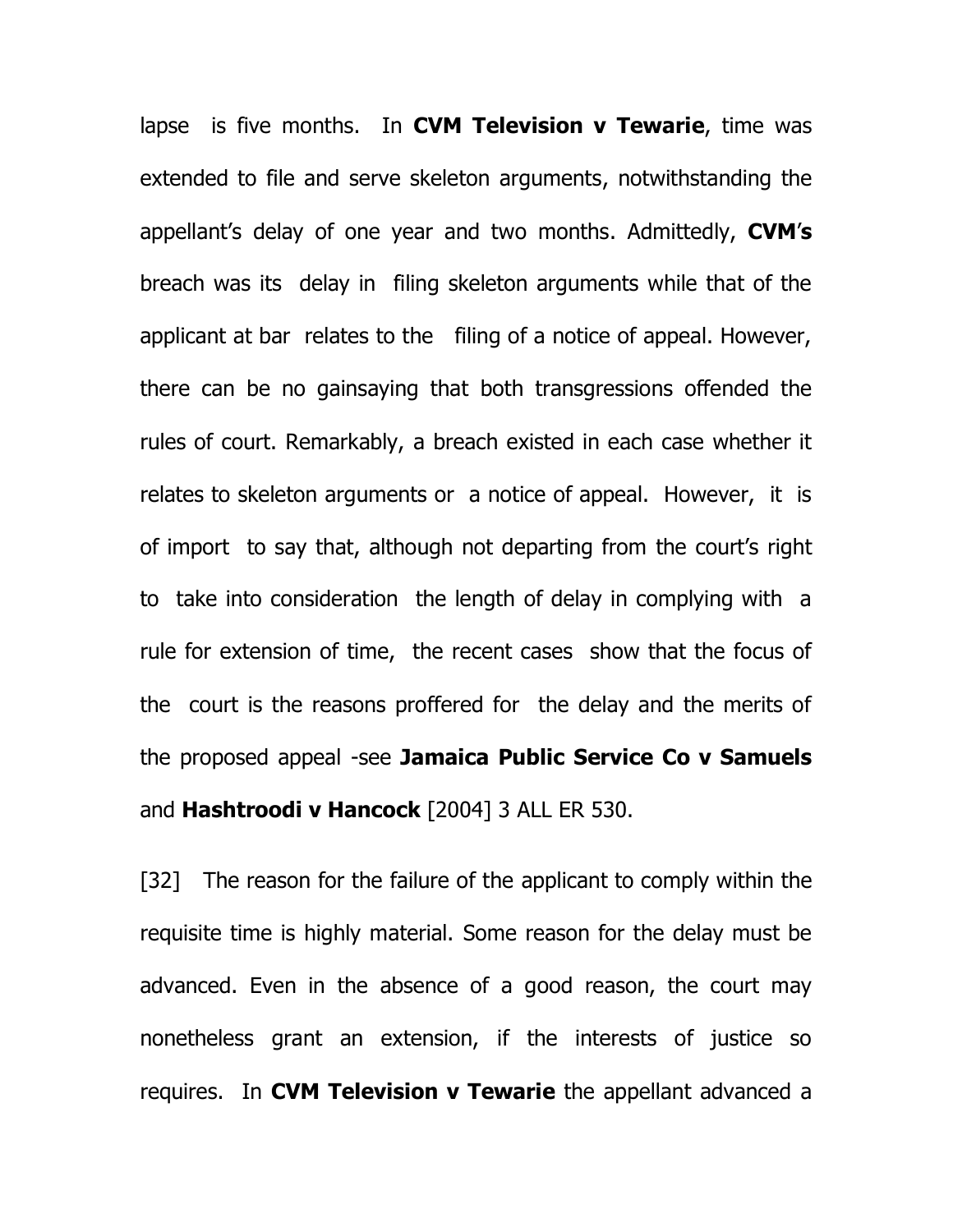reason for the delay which was not considered "altogether adequate", but was treated as not "entirely nugatory". In **Williams v The Attorney-General**, a notice of appeal was filed in relation to an interlocutory order made in the court below, without the requisite leave being granted for appealing. Although the time for appealing lapsed, leave to appeal was granted. The reason proffered for the tardiness was a mistake on the part of the attorney-at-law for the appellant and the misplacement of the file in the Registry of the Supreme Court. In **Arawak Woodworking Establishment Limited v Jamaica Development Bank Limited**, an application for enlargement of time to appeal was refused because the applicant, having been granted leave to appeal by the Master, failed to do so within the prescribed time and delayed for a period of 54 days before seeking an extension of time, despite reminders by the registrar of the court of appeal. No reason was advanced for the delay. In addition, the proposed appeal was considered unmeritorious.

[33] It is true, as Mr Haisley submitted, that the applicant's attorney-at-law was seized of the matter 15 days prior to the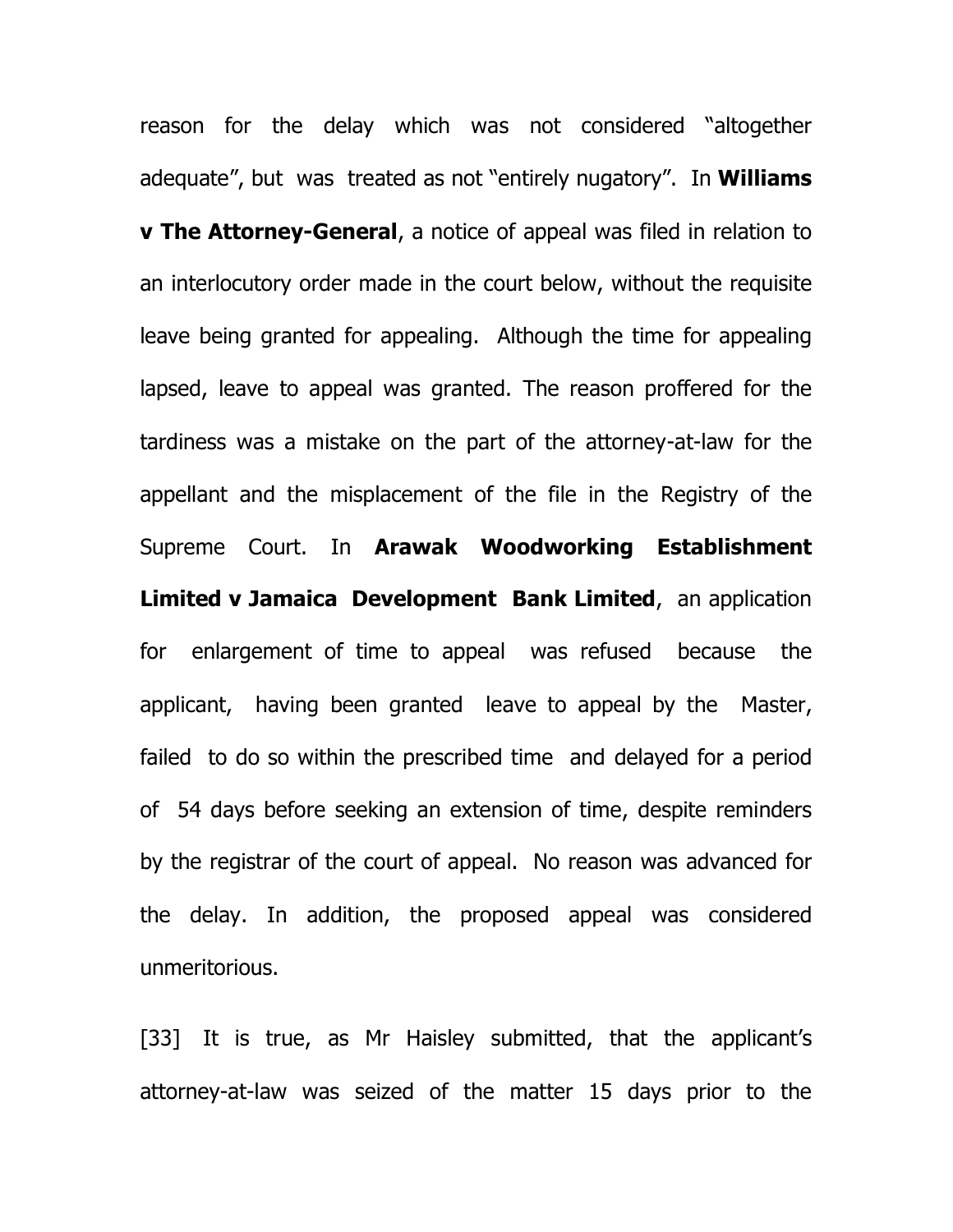expiration of the time for appealing and could have acted then. However, he did not. There being a delay, a reason or reasons must be put forward for it. It cannot be said that some reason had not been given for the delay. The fact that the heavy workload of the attorney-at-law prevented him from pursuing an appeal in a timely manner and the matter of the misplaced file due to the attorney's relocation are acceptable as plausible explanations for the applicant's tardiness in the pursuit of an appeal.

[34] I now turn to the merits of the appeal. The learned judge stated that "the thrust of the claimant's [claim] was based on the doctrine of part performance as he was claiming an equitable mortgage and the duplicate certificate of title was deposited with him." There are no averments in the applicant's pleadings indicating that the applicant's claim was grounded on an equitable mortgage. The claim form was couched in the following terms:

> "The claimant, Carlton Williams, Retired Businessman of 3 Norbrook Way, Kingston 8 in the parish of Saint Andrew claims against the Defendant, Veda Miller of 23 Stars Way, Hughenden, Kingston 20 in the parish of Saint Andrew for breach of contract arising from the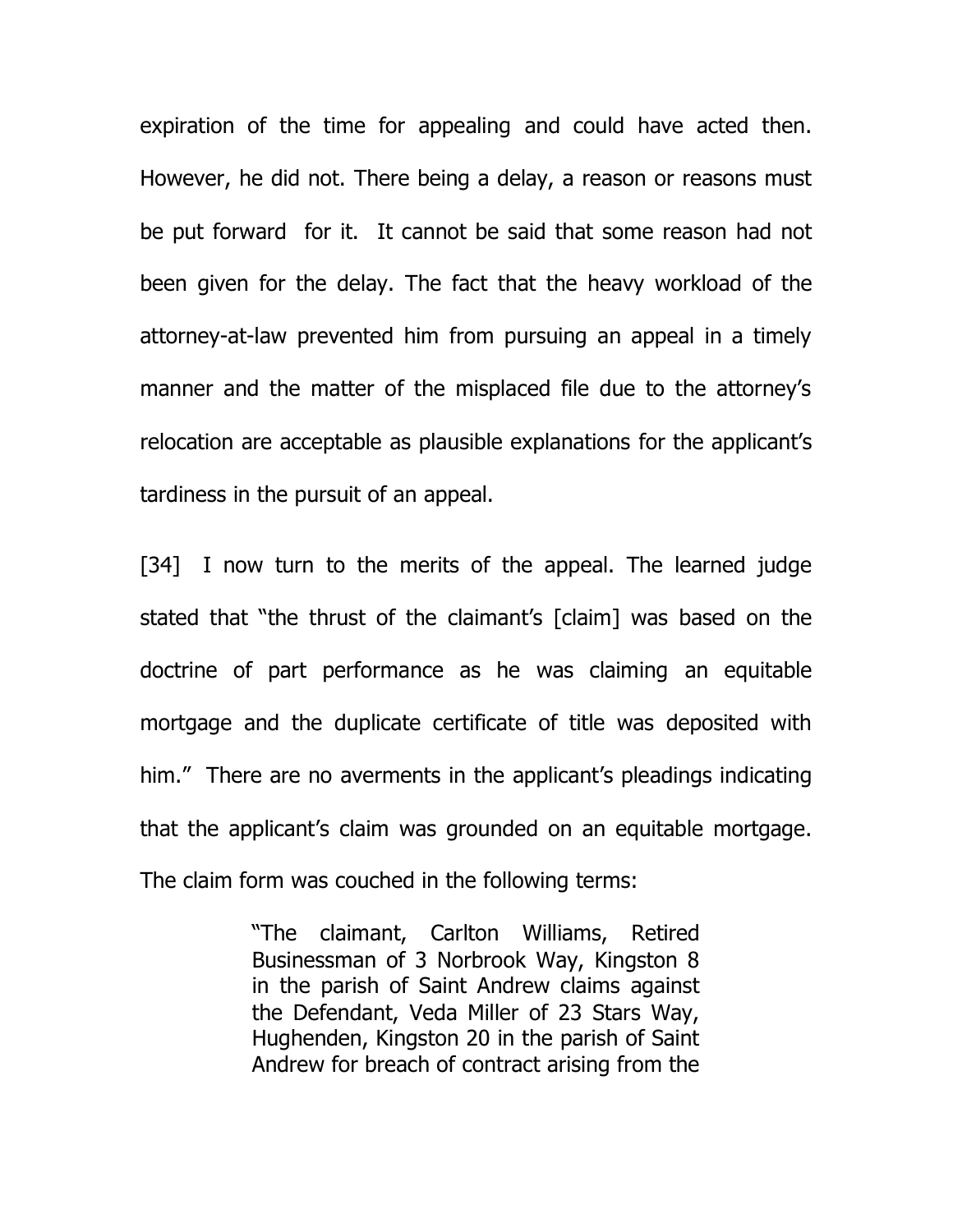failure on the part of the Defendant to repay loan in the sum of Three Million Dollars.

| <b>Amount Claimed</b>                                                          |     | \$3,000,000.00 |
|--------------------------------------------------------------------------------|-----|----------------|
| Together with interest<br>from 29/04/05 to 01/03/08                            |     | \$1,704,657.53 |
| (Daily rate since today =<br>\$1,643.84.00 per day)<br>& continuing Court Fees | \$. | 2,000.00       |
| Attorney's Fixed Costs on issue                                                | \$  | 10,000.00      |
|                                                                                |     |                |

Total Amount claimed **\$4,716,657.53**"

[35] It is immediately perceptible from the claim that the applicant sought to recover the sum of \$3,000,000.00 as money due and owing to him arising from a loan given by him to the respondent with interest thereon. Additionally, the particulars of claim essentially speak to a loan from the applicant to the respondent. Paragraphs seven and eight of the particulars of claim, although making reference to the delivery by the respondent of her title to the applicant for the purpose of registering a mortgage thereon and that a caveat was lodged, the averments make it clear that the registration of the mortgage related to securing the loan. In dealing with that which he considered a claim in equity, the learned judge spent some time addressing the matter of part performance.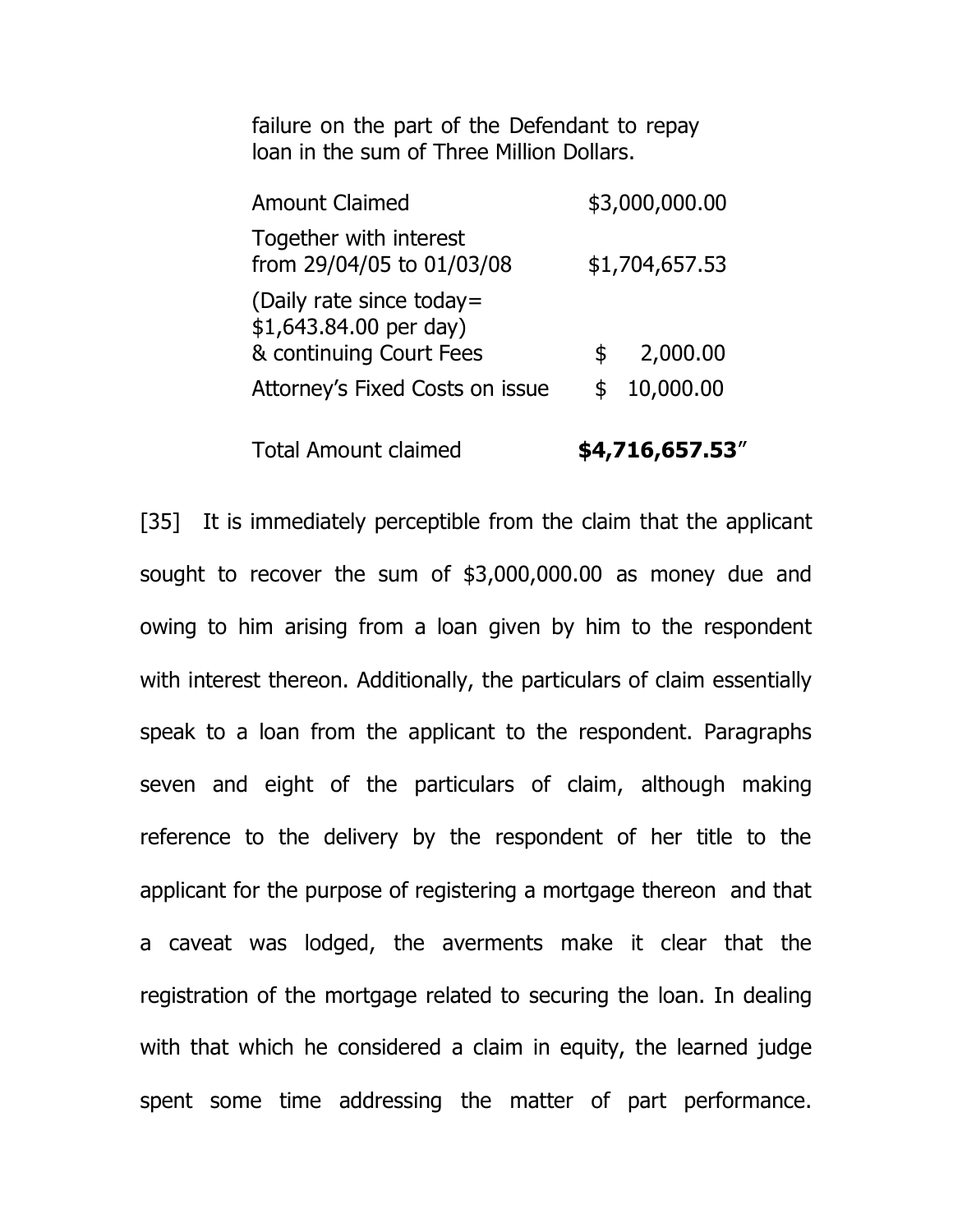Arguably, the applicant's claim relates to the recovery of a debt, not

a claim in equity based on the doctrine of part performance.

[36] In dealing with the question of the payment of interest, the learned judge at paragraph 16 of his judgment stated that:

> "16. It was the claimant's evidence that the interest was to be calculated at 20% per annum i.e. \$50,000,00 per month until the loan was repaid. The interest for the first month would be calculated on the principal of \$2,000,000.00 and thereafter on \$3,000,000.00 until the loan was repaid. The first payment should be approximately \$34,000.00 and thereafter \$50,000.00 monthly. Interestingly, there was no cheque that showed the defendant paid to the claimant any sum calculated at 20% as claimed by him. Instead seven cheques each in the sum of \$40,000.00 and the eighth for \$16,000.00 payable to the claimant were exhibited. There was no evidence that he ever complained or protested that the defendant was not paying less than the agreed interest. Likewise there was no claim for arrears of interest notwithstanding that she only made 8 payments totaling \$216,000.00."

However, at paragraph 19, after stating that the applicant was not

candid with the court he went on to make the following finding: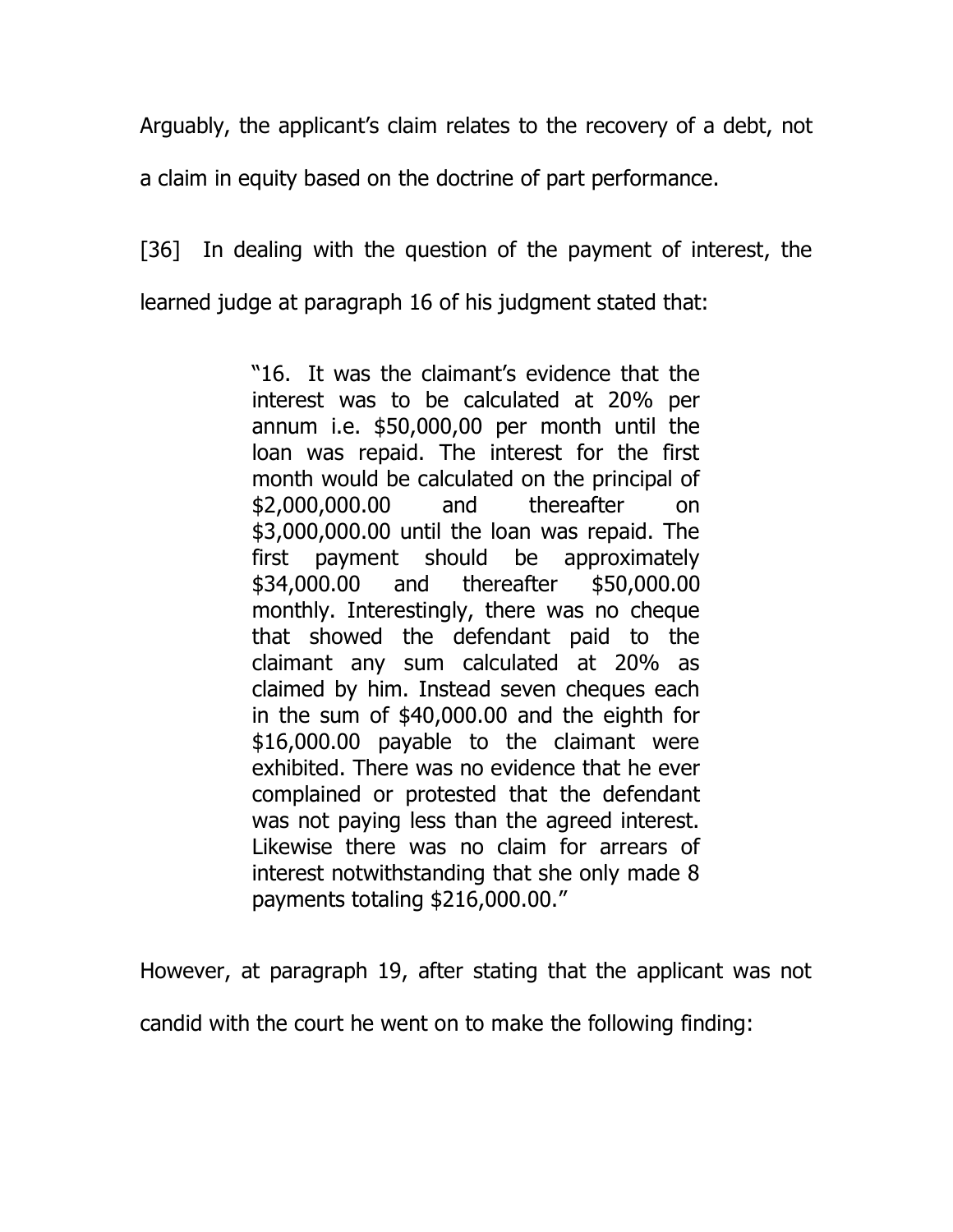"… The onus was on him to establish on a balance of probability that parties had a contract. He had alleged that the defendant would repay the \$3,000,000.00 at the end of two years. However his previous statements showed three different periods. It was also a fundamental term of the contract that the defendant had agreed to pay him interest at the rate of 20% monthly. He asserted that she made eight payments as interest. However these payments were less than the amount he said that they had agreed. In addition there were two payments amounting to \$505,600.00 that was not accounted for by him. The defendant on the other hand explained that these sums were reimbursements for the liquor he had purchased for the business."

[37] Despite the learned judge making reference to the applicant's evidence of the repayment of the alleged loan at 20% per annum he went on to misquote the evidence. There was no evidence of an agreement for the respondent to pay interest at the rate of 20% monthly on the alleged loan. The applicant's evidence was that she was required to pay interest of 20% annually.

[38] There was also in evidence two cheques drawn by the respondent in favour of the applicant, one for \$265,506.00 dated 28 May 2004 and the other for \$240,000.00 dated 29 June 2004.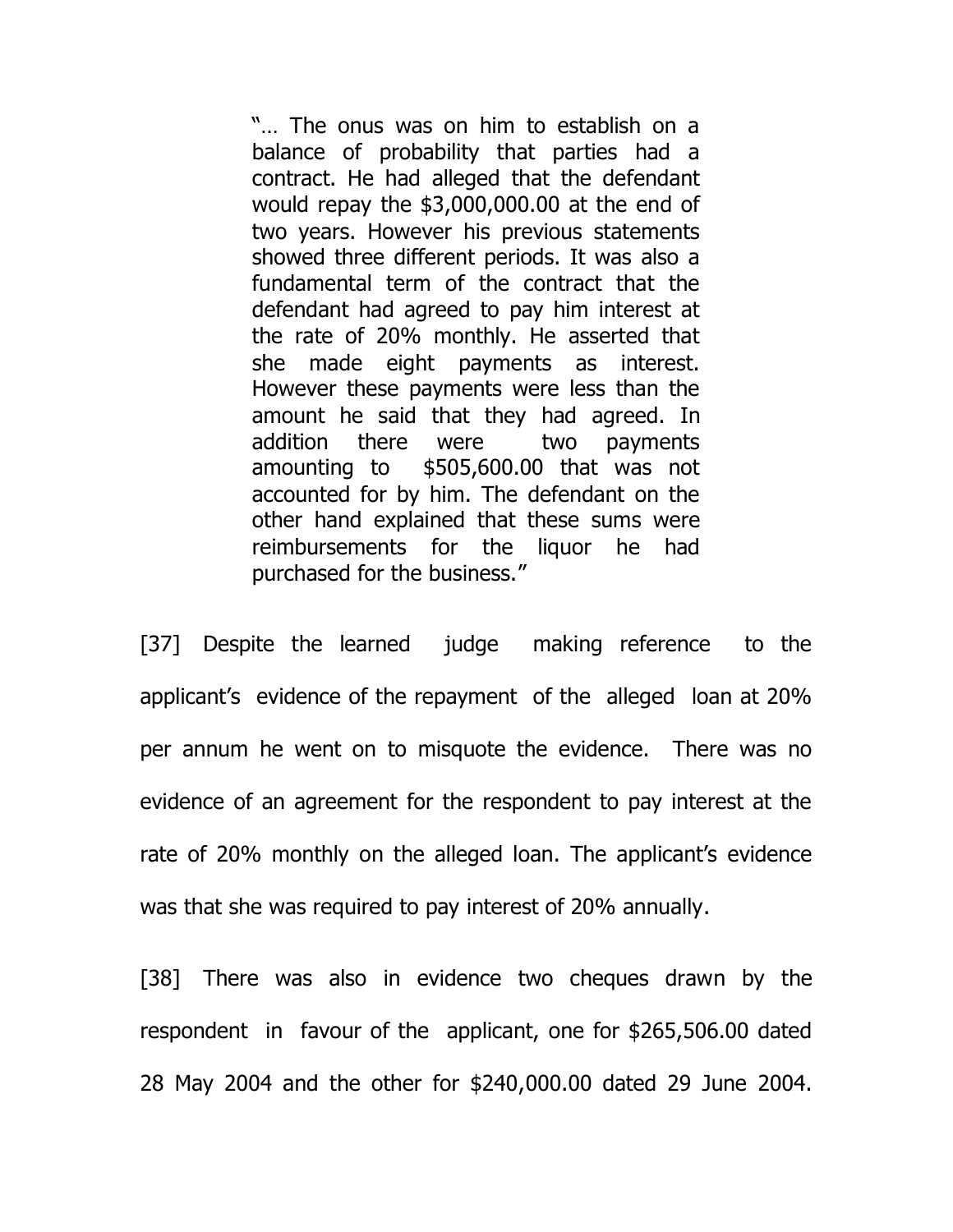The learned judge, in dealing with these two amounts found that the applicant failed to account for them. The applicant had in fact stated in his evidence that the payments were made by the respondent on account of the loan, immediately after he made payments to her. The learned judge found that these sums were reimbursement to the applicant which the respondent said was in respect of liquor bought by him. Notably, the respondent stated that she commenced operation of Fashion Café on 1 June 2004. The lease for Fashion Cafe was executed on 16 June, 2004. There is no evidence that she was let into possession of the restaurant prior to the execution of the lease. Additionally, Cashville Fashion Café was incorporated on 18 August 2004. Remarkably, the cheque for \$265,506.00 paid to the applicant predates 1 and 16 June 2004 and the incorporation of the company. Importantly, it was the respondent's evidence that:

> " It was agreed between the claimant and me that he would purchase all the alcohol for the business as he had a friend who operated a liquor store and that I should reimburse him for same out of the One Million Dollars  $($1,000,000.00)$  given to me on the  $1<sup>st</sup>$  of July 2004. As a result, throughout the life of the business I wrote eight cheques to the Claimant totaling Eight Hundred and One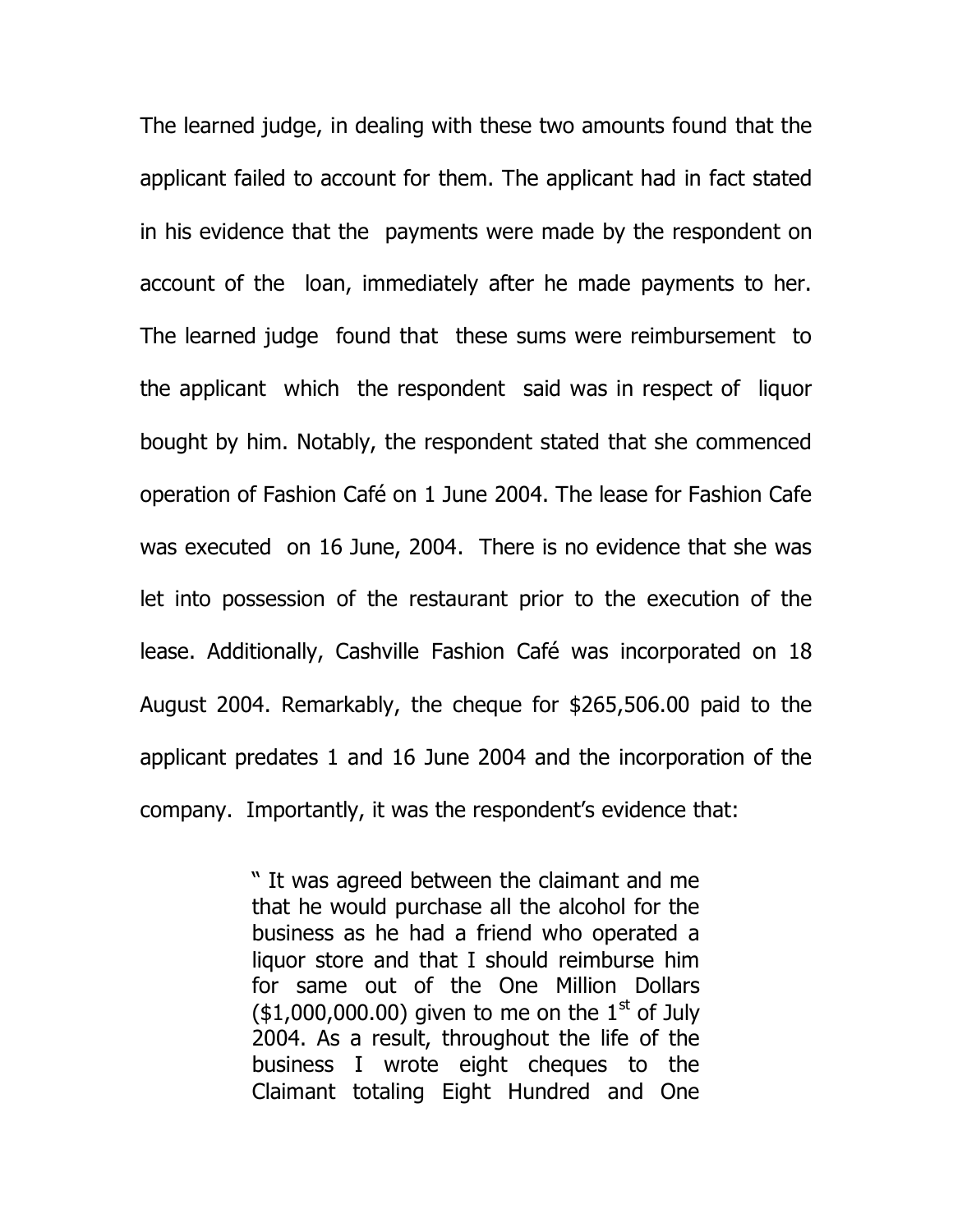Hundred Thousand, Five Hundred and Six Dollars (\$801,506.00)."

Would it be correct to say, as found by the learned judge, that the \$505,600.00 related to reimbursement to the applicant for purchase of liquor for the business?

[39] Further, the respondent, as her defence, raised the issue of a presumption of an advancement relating to the \$3,000,000.00 which she stated was given to her by the applicant. She also pleaded in the alternative that the applicant and her, as co-venturers, there was a risk at stake. It could be argued that the evidence does not accord with the principles governing a presumption of an advancement nor is it sufficient to support the alternative plea.

[40] So far as the question of prejudice is concerned, as Mr Spencer rightly stated, any prejudice which the respondent may suffer is as a result of her own neglect.

[41] In my view the applicant has a good appeal as the foregoing raises arguable issues which ought to be resolved by the court.